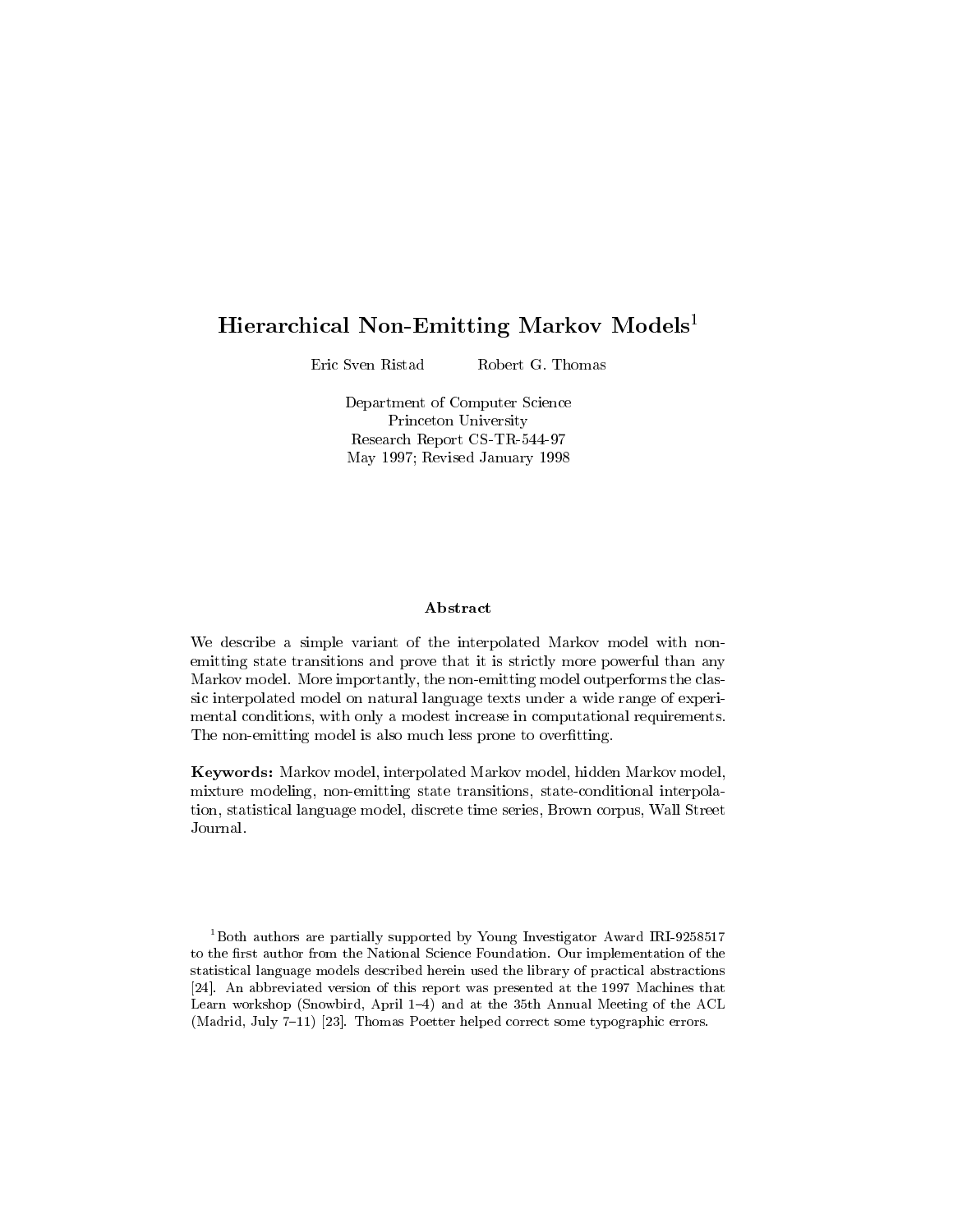#### $\mathbf 1$ Introduction

The Markov model has long been the core technology of statistical language modeling-but none models have been proposed better models have been proposed by the second computation of predictive performance, computations and ease  $\mu$  and ease of  $\mu$ implementation- Here we add hierarchical nonemitting state transitions to the Markov model- Although the states in our model remain Markovian the model itself is no longer Markovian because it can represent unbounded dependencies in the state order distribution- Consequently the nonemitting Markov model is strictly more powerful than any Markov model including the context model the backo model and the interpolated Markov model -More importantly the nonemitting model consistently outperforms the best Markov models on natural language texts under a wide range of experimental conditions- The nonemitting model is also nearly as computations, and computationally as construction and easy to implement as the interpolated Markov model.

The remainder of our report consists of ve sections and one appendix- In section motivate the fundamental problem of time series prediction which is to combine the probabilities of events of dierent orders- Section reviews the interpolated Markov model and briefly demonstrates the equivalence of interpolated models and basic models and have models of the same models of the same models of the same of the same introduce the hierarchical nonemitting Markov model in section and prove that even a second order non-emitting model is strictly more powerful than any Markov model of any model order- Section provides e
cient algorithms to optimize the parameters of a nonemitting model on data- In section we re port empirical results for the interpolated model and the nonemitting model on the Brown corpus and Wall Street Journal- Finally in section we conjecture that the non-emitting model excels empirically because it imposes a pseudo-Bayesian discipline on maximum likelihood techniques- Appendix A reviews the backoff model and explains how to construct a non-emitting backoff model that is strictly more powerful than any backoff model.

Our notation is as follows. Let  $A$  be a finite alphabet of distinct symbols.  $|A| = k$ , and let  $x^T \in A^T$  denote an arbitrary string of length T over the alphabet A. Then  $x_i^a$  denotes the substring of  $x^a$  that begins at position  $i$  and ends at position  $j$ . For convenience, we abbreviate the unit length substring  $x_i$ as  $x_i$  and the length t prenx of x as  $x$ .

# 2 Time Series Prediction

A time series model must assign accurate probabilities to strings of unbounded length- Yet unbounded strings dont occur in recorded histories which are always nite-to to estimate the probabilities of unbounded strings of unbounded strings and the probabilities o ran a nite corpus assume that each symbol in a given string depends on  $\pi$ only on a nite number of the most most classes of the most widely contexts of  $\mathcal{T}_\mathcal{A}$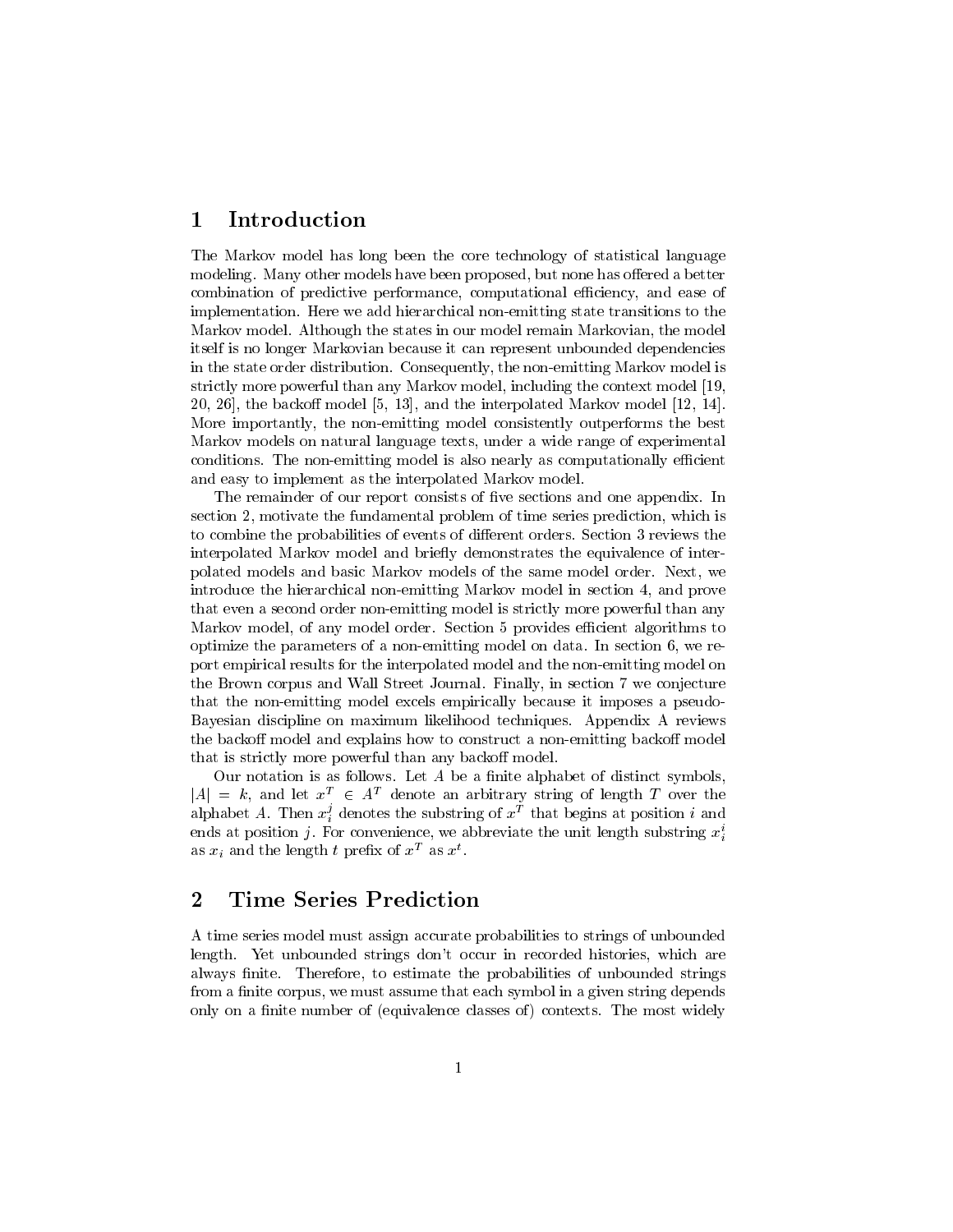adopted independence assumption is the order notation is the order order  $\mu$  assumption is the order order order order order order order order order order order order order order order order order order order order order states that each symbol depends only on the immediately preceding  $n$  symbols. and is conditionally independent of the distant past-

$$
p(x^T|T) = \prod_{t=1}^T p(x_t|x^{t-1})
$$
  

$$
\approx \prod_{t=1}^T p(x_t|x_{t-n}^{t-1})
$$

The simplest statistical model to incorporate an order n Markov assumption is the basic Markov model. A basic Markov model  $\phi = \langle A, n, \delta_n \rangle$  consists of an alphabet A, a model order  $n, n \geq 0$ , and the state transition probabilities  $\delta_n: A^n \times A \to [0,1].$  With probability  $\delta_n(y|x^n)$ , a Markov model in the state  $x^n$ will emit the symbol  $y$  and transition to the state  $x_2^\ast y$  . I herefore, the probability  $p_m(x_t|x^{t-1},\phi)$  assigned by an order  $n$  basic Markov model  $\phi$  to a symbol  $x^t$  in the history  $x^{i-1}$  depends only on the last n symbols of the history.

$$
p_m(x_t|x^{t-1},\phi) = \delta_n(x_t|x_{t-n}^{t-1})
$$
\n(1)

Since the Markov model contains only a nite number of parameters it is in principle possible to estimate their values directly from data- All that remains is to choose the model order.

an real world time series problems on the entire past on the entire past  $\mathbf{r}$ even if only weakly- In order to more closely approximate a realworld source we would like our model order to be as  $\mathbb{N}$ finite amount of training data from which to estimate our model parameters. An order  $n$  markov model over an alphabet of  $\kappa$  symbols has  $\kappa^{n+1}$  events, while a corpus of length T has at most  $T = n$  distinct events of order n. The exponential growth in events quickly exceeds the size of all available training adding and decade, and the highers to die the training of the training data-occur

This tension between model complexity and data sparsity is fundamental to time series modeling- The probabilities of the lower order events can be more accurately estimated from the available training data available training data available training data available events are better able to model complex realworld sources- An eective model then include individual events of both higher and lower orders-dependent of both higher and lower orders-

The two most widely-used techniques for combining individual events of vary regular and interpreted model interpreted models and interpreted models and interpreted models interprete transition probabilities from lower and higher order states are combined stochas tically using mixing parameters- in a backovic model with a backovic probabilities are the event of the event of the combined according to a partial order which typically favors higher order events over lower order events- and appendix a section spectrum in the section and appendix  $\sim$ off models and interpolated models are formally equivalent to basic Markov models- Therefore backo and interpolation are simply parameter estimation schemes for basic Markov models-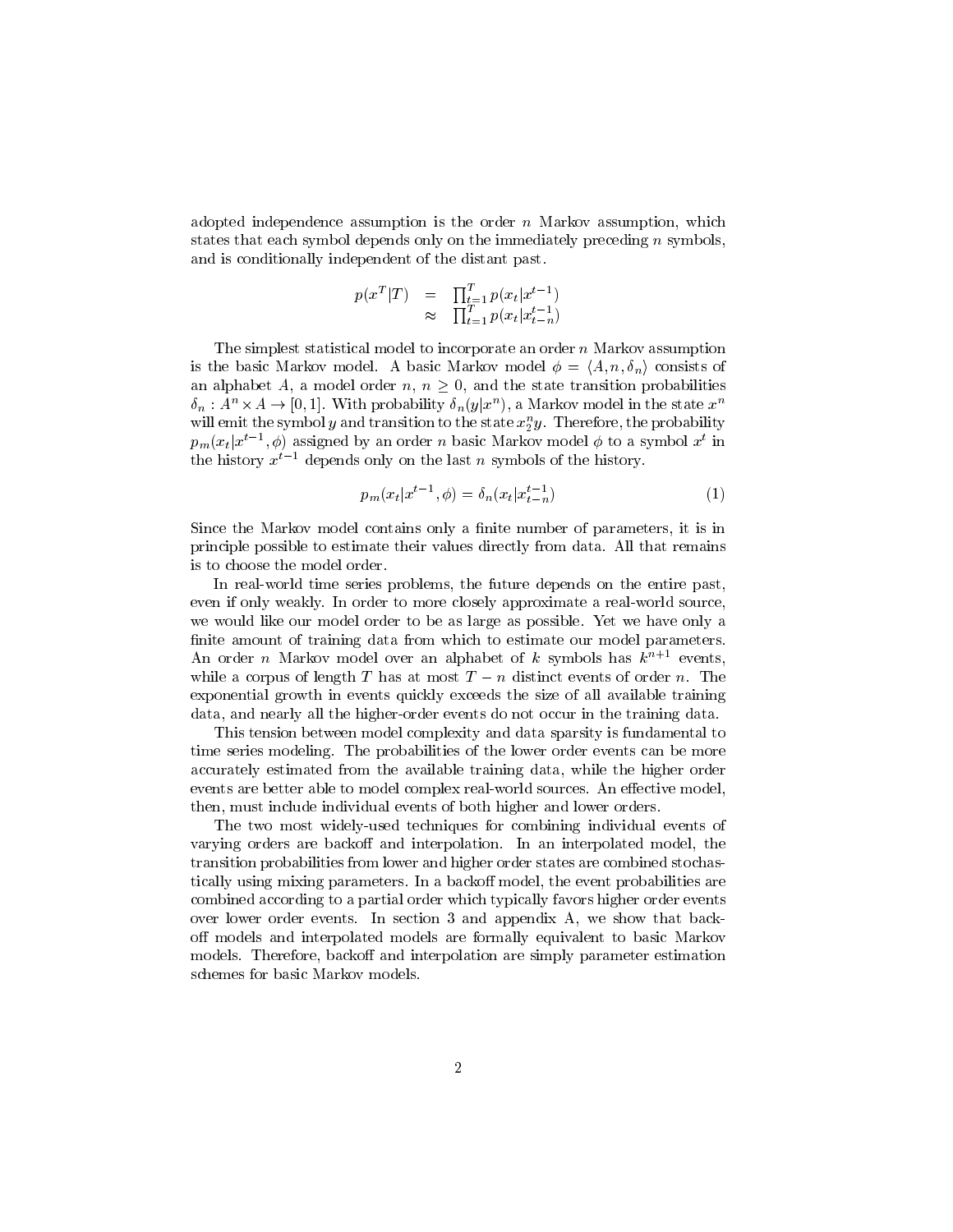# 3 Interpolation

Here we introduce the interpolated Markov model and explain why the interpo lated model class is equivalent to the class of basic Markov models- In the next section we introduce hierarchical nonemitting state transitions to the Markov model and prove that the new nonemitting models are no longer models are no longer even though their states are.

In the interpolated Markov model the transition probabilities from states of dierent orders are combined using stateconditional mixing parameters- The mixing parameters smooth the transition probabilities from higher order states with these from lower states states -  $\vert$  -  $\vert$  ,  $\vert$  ,  $\vert$  ,  $\vert$  ,  $\vert$  ,  $\vert$  ,  $\vert$  ,  $\vert$  ,  $\vert$  ,  $\vert$  ,  $\vert$  ,  $\vert$  ,  $\vert$  ,  $\vert$  ,  $\vert$  ,  $\vert$  ,  $\vert$  ,  $\vert$  ,  $\vert$  ,  $\vert$  ,  $\vert$  ,  $\vert$  ,  $\vert$  ,  $\vert$  ,  $\vert$  ,  $\$ from states of different orders results in more accurate predictions than can be obtained from any fixed model order.

Formally, an interpolated Markov model  $\phi = \langle A, n, \delta, \lambda \rangle$  consists of a finite alphabet A and model order number order the state transition probabilities and the state transition of the sta  $\delta_0 \ldots \delta_n$ ,  $\delta_i : A^i \times A \to [0,1]$ , and the state-conditional interpolation parameters  $\lambda$  :  $A'' \times [0,n] \rightarrow [0,1]$ . The state order is a hidden variable. The probability assigned by an interpolated model is a linear combination of the probabilities assigned by all the lower order Markov models-

$$
p_c(y|x^n, \phi) = \sum_{i=0}^n \delta_i(y|x^i) \lambda(i|x^n)
$$
\n(2)

An interpolated model is a valid probability model if every  $\delta_i(\cdot|x^i)$  and every  $\lambda(i|x^n)$  is valid. It is nonzero for all strings  $A^*$  if  $\delta_0(\cdot)$  is strictly positive for all symbols A and no  $\lambda(i|x^n)$  is unity when  $\delta(\cdot|x^i)$  is zero for some symbol.

Estimating the  $O(n\kappa^{\alpha})$  state interpolation probabilities is considerably easier than estimating the  $O(\kappa^{n+1})$  state transition probabilities in an order  $n$  markov model. To begin with, we set  $\lambda(i|x^n)$  to 0 if the order i state  $x^i$  is novel. Now we need only to estimate the  $O(nT)$  interpolation parameters that have been observed in the training data.

Nonetheless there are still too many interpolation parameters to be ac curately estimated- are necessary to increase that we necessary to improve predictive are  $\sim$ performance- One renement is to group similar parameters into equivalence classes and the them the same values- the same values- the same values- of the same parameters  $\mu$ eter tying-polation interpretational interpretation interpretational interpretation interpretation in its own equivalence class- At the other extreme all interpolation probabilities are tied together and we have the stateindependent interpolated Markov model

$$
p_c(y|x^n, \phi) = \sum_{i=0}^n \delta_i(y|x^i)\lambda_i
$$
 (3)

with only n interpretation parameters, it into parameters tying can improve the  $\sim$ performance, statecom<sub>e</sub> state communication to state in state model interpretation in terpolation results in poor performance-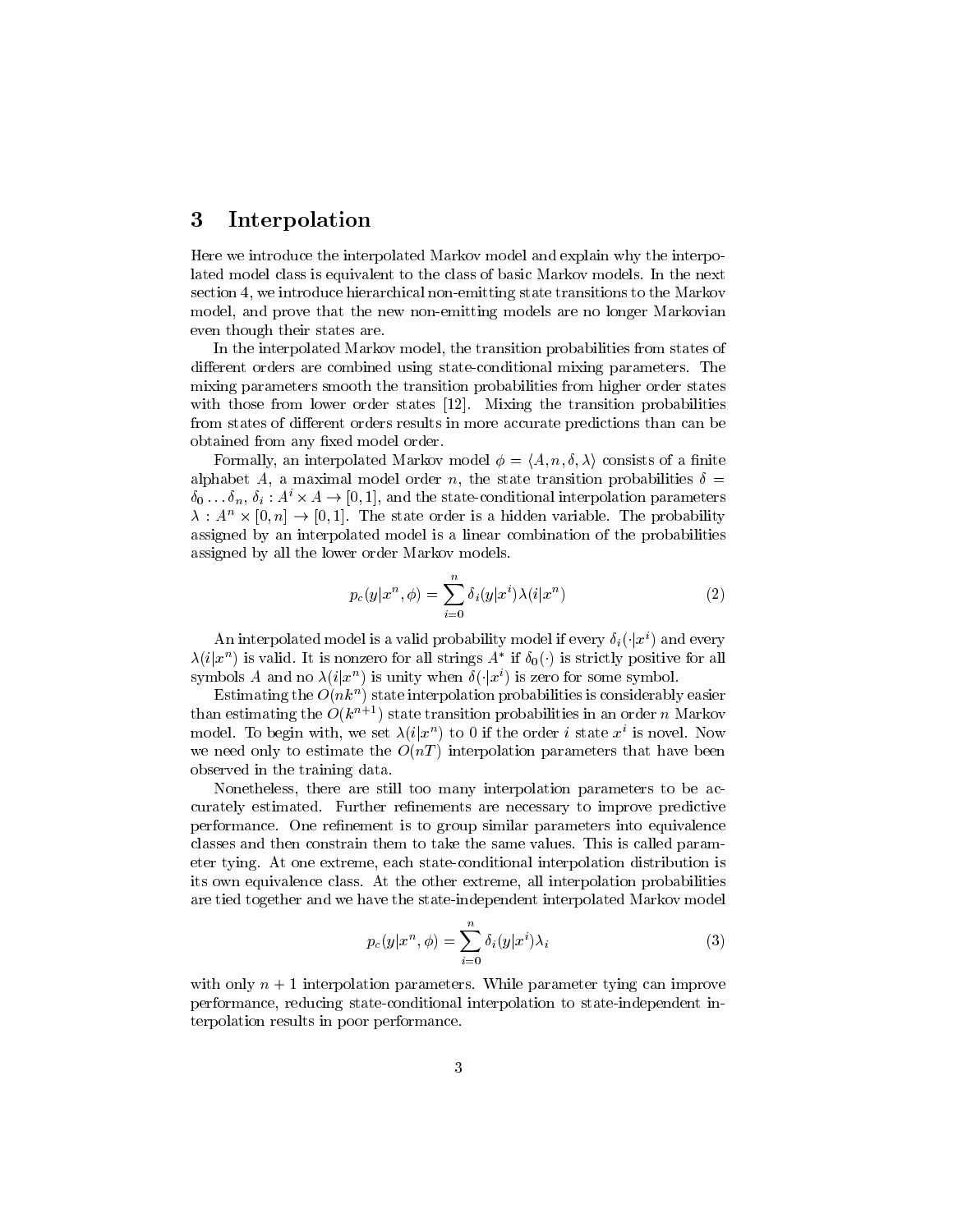A hierarchical parameterization of the full state-conditional interpolation is more effective. Let  $\lambda_i: A^c \to [0,1]$  be the set of  $i^{th}$  order state interpolation parameters, where  $\lambda_i(x^*)$  is the probability of using the  $i$  -order state transition probability  $\delta_i(\cdot|x^i),$  conditioned on the decision not to use any higher order state transition probability-

$$
\lambda(i|x^n) = \lambda_i(x^n_{n+1-i}) \prod_{j=i+1}^n (1 - \lambda_j(x^n_{n+1-j}))
$$

Then the probability  $p_c(y|x^n, \phi)$  that the state  $x^n$  will emit the symbol y has a particularly simple form

$$
p_c(y|x^i, \phi) = \lambda_i(x^i)\delta_i(y|x^i) + (1 - \lambda_i(x^i))p_c(y|x_2^i, \phi)
$$
\n
$$
(4)
$$

where  $\lambda_i(x^i) = 0$  for  $i \geq n$ , and therefore  $p_c(x_t | x^{t-1}, \phi) = p_c(x_t | x_{t-n}^{t-1}, \phi)$ , ie., the prediction depends only on the last  $n$  symbols of the history.

A quick glance at the form of  $(2)$  and  $(1)$  reveals the fundamental simplicity of the interpretation interpretation and model-interpretation model is equivalent to the contract of the contract of a basic Markov model of the same order and every basic Markov model is an interpolated model of the same order- We may convert an interpolated model  $\phi$  into a basic model  $\phi'$  of the same model order n, simply by setting  $\delta'_n(y|x^n)$ equal to  $p_c(y|x^n, \phi)$  for all states  $x^n \in A^n$  and symbols  $y \in A$ . Thus, the class interpolated Markov models is extensionally equivalent to the class of basic Markov models-

# 4 Non-Emitting Transitions

In the previous section we explained how to combine events of varying orders using interpolation and backo- Interpolation and backo both use the proba bilities of lower events to estimate the probabilities of higher order events- As a result interpolated and backo models are extensionally equivalent to each other and to basic didness of the same or the same order-same order-same ordering-the samples of the section how to combine events of varying orders using non-emitting state transitions.

The central idea is to allow actual non-emitting transitions between events of dierent orders-benefit interpretation and backopter interpretation and backopter interpretations are the control of not merely an estimation method  $-\text{they}$  actually increase the expressive power of the model class-class-class-class-class-class-class-class-class-class-class-class-class-class-class-class-c than the class of basic Markov models- The next section provides e
cient algorithms to evaluate the probability of a string according to a nonemitting model and to optimize the parameters of a non-emitting model on data.

A non-emitting mixture Markov model  $\phi = \langle A,n,\delta,\lambda \rangle$  consists of a finite alphabet A and the emitting state transition order the emitting state transition probabilities and the emitting order  $\delta_i$ :  $A^i \times A \rightarrow [0,1]$ , and the non-emitting state transition probabilities  $\lambda_i$ :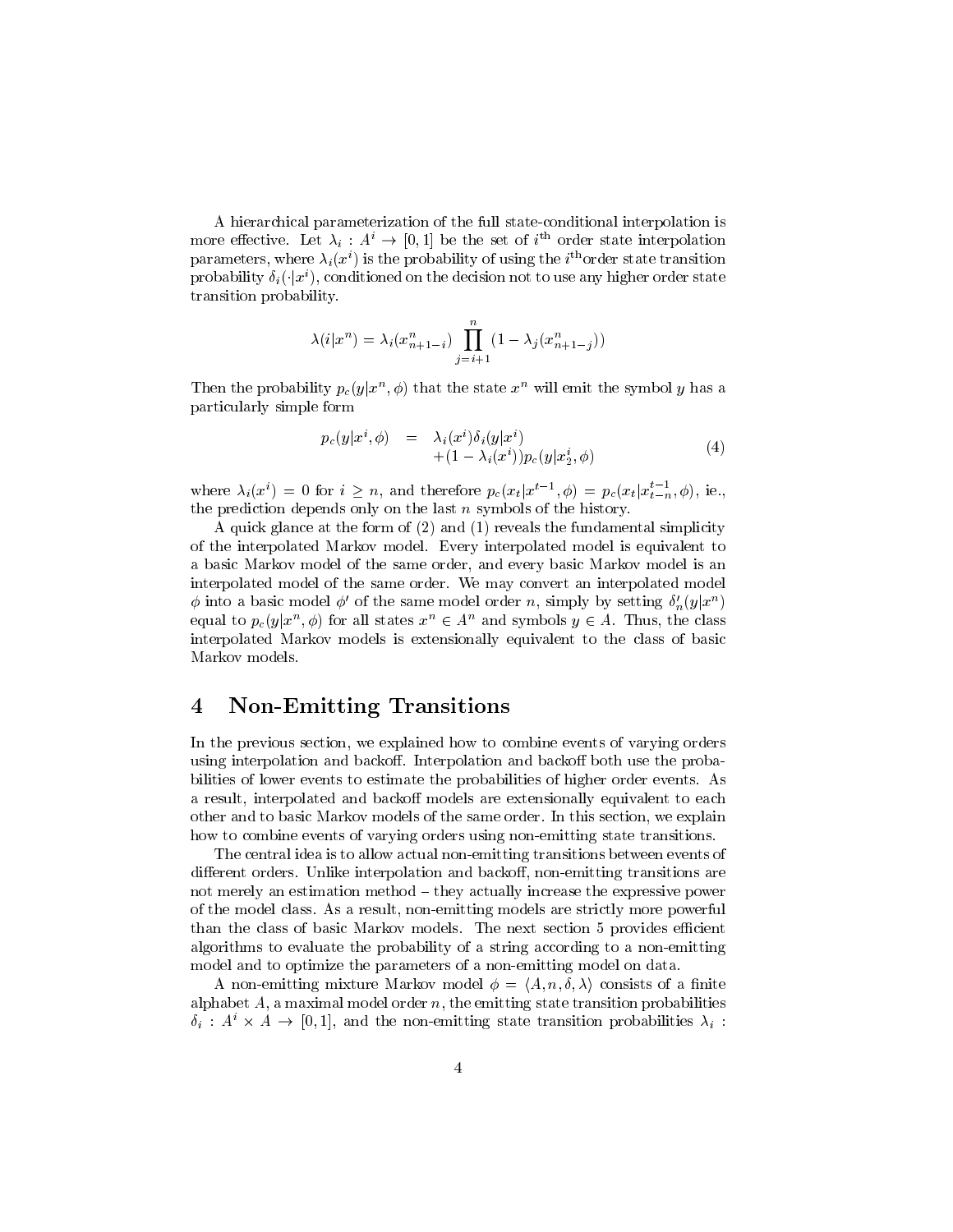$A^i \times [0,n] \rightarrow [0,1]$ . The non-emitting model alternates between non-emitting and the corresponding transitions according to the according transitions parameters  $\mathbf{p}$ parameter  $\lambda(i|x^i)$  specifies the probability that the model will transition from the state  $x^i$  to the state  $x^j$  without emitting a symbol. The parameter  $\delta_j(y|x^j)$ specifies the probability that the model will emit the symbol  $y$  from the state  $x^j$  and transition to the successor state  $x^jy$ . Then the probability  $p_{\epsilon}(y^j|x^i, \phi)$ assigned to a string  $y^2$  in the state  $x$  has the form

$$
p_{\epsilon}(y^{j}|x^{i},\phi) = \sum_{l=0}^{i} \lambda(l|x^{i}) \delta_{l}(y_{1}|x^{l}) p_{\epsilon}(y_{2}^{j}|x^{l}y,\phi).
$$
 (5)

when the model or such a such the model parameterization or model in the such as parameterization zation of the non-emitting transition probabilities may improve performance. With probability  $1 - \lambda_i(x^*)$ , a hierarchical non-emitting model will transition from the state  $x_1$  to the state  $x_2$  without emitting a symbol. With probability  $\lambda_i(x^i)\delta_i(y|x^i)$ , the model will transition from the state  $x^i$  to the state  $x^iy$  and emit the symbol  $y$ .

Therefore, the probability  $p_{\epsilon}(y^{j} | x^{i}, \phi)$  assigned to a string  $y^{j}$  in the history  $x<sup>i</sup>$  by a hierarchical non-emitting model  $\phi$  has the recursive form (6),

$$
p_{\epsilon}(y^{j}|x^{i},\phi) = \lambda_{i}(x^{i})\delta_{i}(y_{1}|x^{i})p_{\epsilon}(y_{2}^{j}|x^{i}y_{1},\phi) + (1-\lambda_{i}(x^{i}))p_{\epsilon}(y^{j}|x_{2}^{i},\phi)
$$
\n(6)

where  $\lambda_i(x^*) = 0$  for  $i > n$  and  $\lambda_0(\epsilon) = 1$ . Note that, unlike the basic Markov model,  $p_e(x_t|x^{t-1},\phi) \neq p_e(x_t|x_{t-n}^{t-1},\phi)$  because the state order distribution of the non-emitting model depends on the prefix  $x^{i-n}$ . This simple fact will allow us to establish that there exists a nonemitting model that is not equivalent to any Markov model.

 $\mathbf{A}$ converted into an equivalent basic model of any order- There will always be a string  $x^-$  that distinguishes the non-emitting model  $\phi$  from any given basic model  $\phi'$  because the non-emitting model can encode unbounded dependencies in its state distribution-

### Lemma 4.1  $\exists \phi \; \forall \phi' \; \exists x^T \in A^* \; \left[p_\epsilon(x^T | \phi, T) \neq p_m(x^T | \phi', T)\right]$

Proof. The idea of the proof is that our non-emitting model will encode the first symbol  $x_1$  of the string  $x^-$  in its state distribution, for an unbounded distance. This will allow it to predict the last symbol  $x_T$  using its knowledge of the first  $\sim$  - The basic model will only be able predict the last symbol  $\sim$  T using  $\sim$  T using  $\sim$ the preceding n symbols and therefore when T is greater than no can arrange when T is greater than no can arrange for  $p_{\epsilon}(x^T|\phi,T)$  to differ from any  $p_m(x^T|\phi',T)$ , simply by our choice of  $x_1$ .

The smallest non-emitting model capable of exhibiting the required behavior has order - Lower order nonemitting models are equivalent to interpolated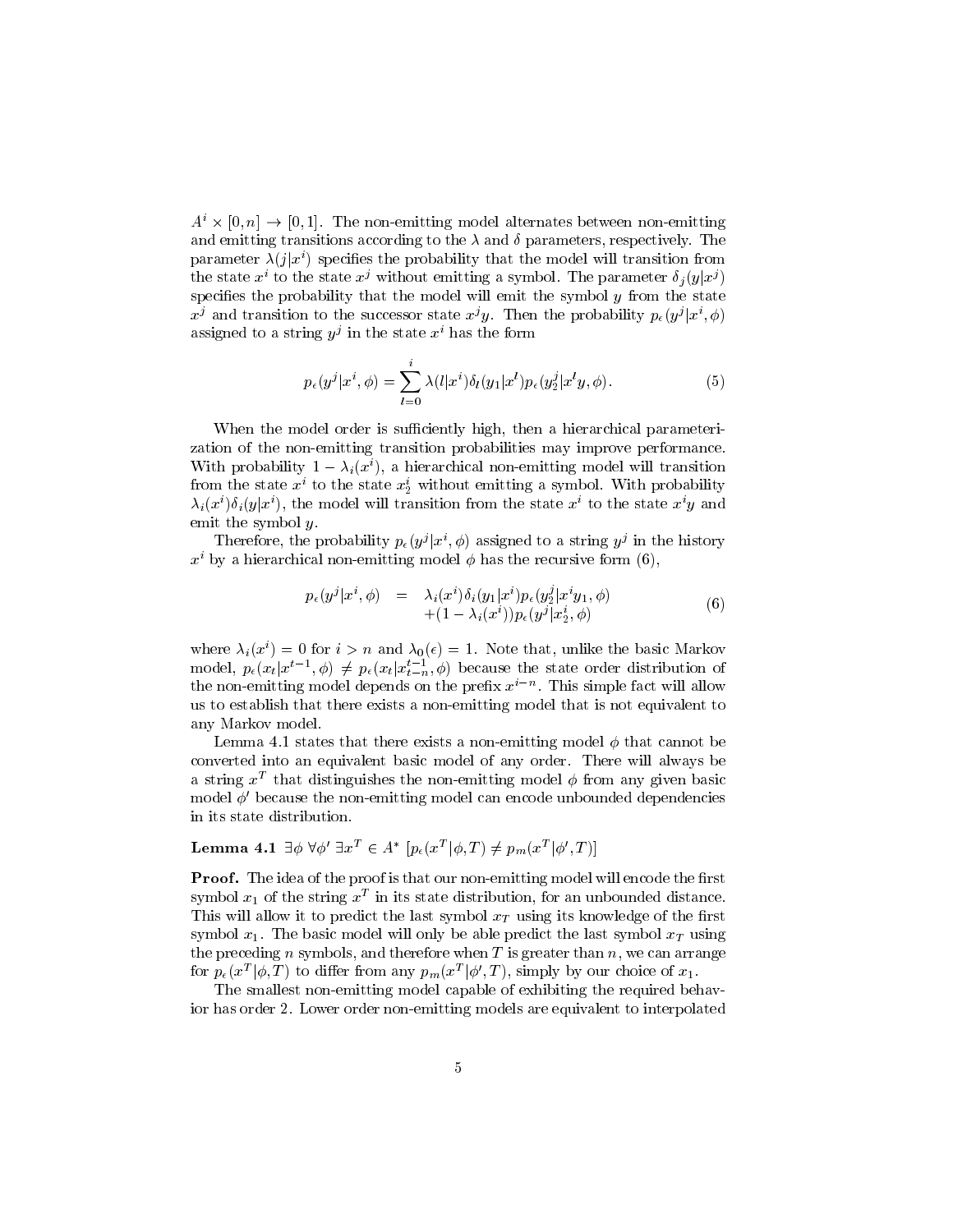models of the same orders, with the same parameters- with the same transity transit tion probabilities  $\lambda$  and the interior of the string  $x_2^{*-1}$  will be chosen so that the nonemitting model is either in an order state or an order state with no way to transition from one to the other-determine whether-determine whether-determine whetherthe non-emitting model goes to the order 2 state or stays in the order 0 state. No matter what probability the basic model assigns to the nal symbol xT the non-emitting model can assign a different probability by the appropriate choice of  $x_1, \, \delta_0(x_T)$ , and  $\delta_2(x_T | x_{T-2}^{T-1})$ .

Consider the second order non-emitting model over a binary alphabet with  $\lambda(0) = 1, \lambda(1) = 0$ , and  $\lambda(11) = 1$  on strings in  $A1^*A$ . When  $x_1 = 0$ , then  $x_2$  will be predicted using the 1st order model  $\delta_1(x_2|x_1)$ , and all subsequent  $x_t$ will be predicted by the second order model  $\delta_2(x_t|x_{t-2}^{t-1})$ . When  $x_1 = 1$ , then all  $s$  will be predicted by the predicted by the  $\mathcal{Y}$  the  $\mathcal{Y}$  $t > p$ ,  $p_{\epsilon}(x_t | x^{t-1}) \neq p_{\epsilon}(x_t | x^{t-1}_{t-p})$  for any fixed p, and no basic model is equivalent to the simple nonemitting model-

Every basic model is a nonemitting model with the appropriate choice of non-emitting transition probabilities.

Lemma 4.2  $\forall \phi\; \exists \phi'\; \forall x^T \in A^*\; \left[p_{\epsilon}(x^T|\phi',T)=p_m(x^T|\phi,T)\right]$ 

**Proof.** A basic model  $\phi = \langle A, n, \delta_n \rangle$  is equivalent to a non-emitting model  $\phi' = \langle A, n, \delta', \lambda' \rangle$  where  $\delta'_n = \delta_n$  and  $\lambda'(n|x^n) = 1$  for all  $x^n$ . In the hierarchical parameterization,  $\lambda'(x^n) = 1$  for all  $x^n$ .  $\Box$ 

Therefore, the class  $\mathcal{P}_{\epsilon}$  of non-emitting Markov distributions is strictly more powerful than the class  $\mathcal{P}_m$  of basic Markov distributions.

### Theorem 1  $\mathcal{P}_m \subset \mathcal{P}_\epsilon$

**Proof.**  $\mathcal{P}_m \neq \mathcal{P}_\epsilon$  by lemma 4.1 and  $\mathcal{P}_m \subseteq \mathcal{P}_\epsilon$  by lemma 4.2.  $\Box$ 

Since interpolated models and backoff models are equivalent to basic Markov models we have as a corollary that nonemitting models are strictly that  $\mathcal{L}_{\mathcal{A}}$ more provincing thanks and bepared and backovice and backovic that the constructing Markov models are considerably less powerful than the full class of stochastic nite state automata because their states are Markovian- For the same reason nonemitting models are also less powerful than the full class of hidden Markov models-

Let us now turn to the algorithms required to evaluate the probability of a string according to a nonemitting mixture model and to optimize the non emitting state transitions on a training corpus.

## 5 Estimation

Here we present an efficient expectation-maximization (EM) algorithm to optimize the parameters of a hierarchical non-emitting mixture model on data.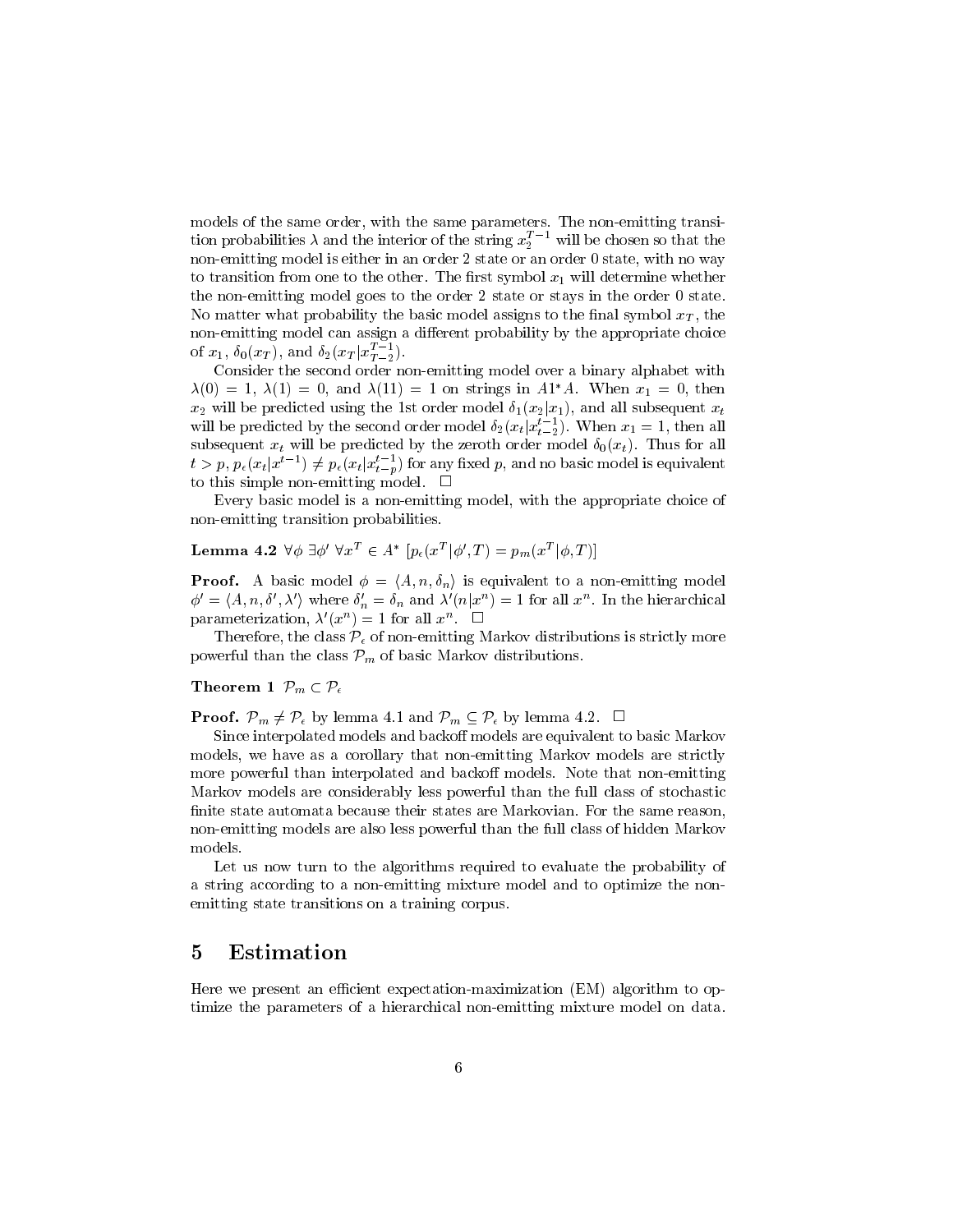An EM algorithm iteratively maximizes the probability of the training data ac cording to the model by computing the expectation of model parameters on the data and then updating the model parameters to maximize those expectations -

The non-emitting mixture model is sufficiently expressive that any maximum likelihood estimator will overfit its parameters to the training corpus. Unseen events will be assigned zero probability and the overt model will fail to accurately predict the future- The traditional solution to this problem for in terpolated Markov models is crossestimation - Crossestimation repeatedly partitions the training data into two blocks and optimizes the mixing parame ters on one block after initializing the state transition parameters on the other block- We present a traditional crossestimation algorithm for hierarchical non emitting models.

We begin by partitioning the training corpus into a fixed set of blocks  $\bf{B}$ . Ideally our partition is linguistically meaningful and roughly uniform but nei  $\mathbf{r}$  is essential-divide a natural language a natural language a natural language a natural language a natural language a natural language a natural language a natural language a natural language a natural language a text corpus on sentence, paragraphs, article boundaries- the cross of the call crossestimateB on our hierarchical nonemitting model -

 $\sim$  crosses to  $\sim$  crosses the  $\sim$  crosses that  $\sim$ 

- $\mathbf 1$  . Until convergence
- $\overline{2}$ Initialize  $\lambda^+, \lambda^-$  to zero;
- 3. For each block  $B_i$  in **B**
- Initialize  $\delta$  using  $\mathbf{B} B_i$ ;
- EXPECTATION-STEP $(B_i, \phi, \lambda^+, \lambda^-)$ ;
- 6. MAXIMIZATION-STEP( $\phi, \lambda^+$ , $\lambda^-$ );
- $\overline{7}$ Initialize  $\delta$  using **B**,

The variables  $\lambda^+(x^*)$  and  $\lambda^-(x^*)$  accumulate expectations for the non-emitting state transition parameter  $\lambda(x)$ .  $\lambda$  (x ) contains the expectation of emitting a symbol in state  $x^i$ , conditioned on being in state  $x^i$ , while  $\lambda^-(x^i)$  contains the expectation of transitioning to  $x_2$  without emitting a symbol, conditioned on being in state  $x$  . Lines 5-5 enumerate all one-block partitions of the training corpus-transitions  $\mathbf{M}$  are initialized to the emitting state transitions  $\mathbf{M}$ likelihood estimates on the larger block  $\mathbf{B} - B_i$  and then the non-emitting state transitions  $\lambda$  are optimized on the smaller "withheld" block  $B_i$ .

The heart of the algorithm is the expectationstep procedure which calculates the expectation of the non-emitting transitions on the string  $x^b$  and then increments the  $\lambda^+, \lambda^-$  accumulators.

EXPECTATION-STEP( $x^{\nu}$ ,  $\phi$ ,  $\lambda^{\top}$ ,  $\lambda^{-}$ )

 $\alpha = \text{row}(x^*,\varphi)$ ,

- $\iota$ ,  $\rho =$  BACKWARD(x, $\varphi$ ),
-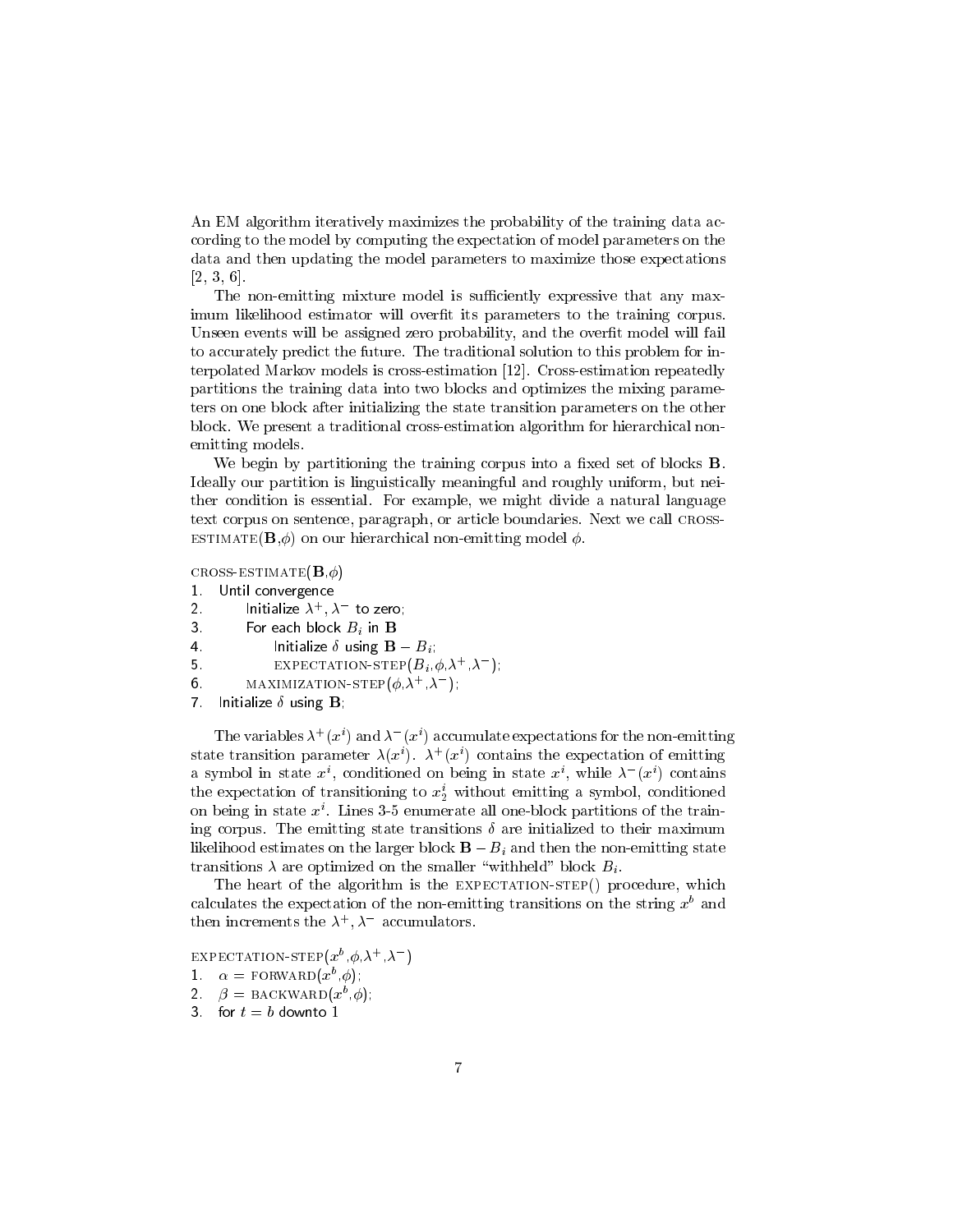$\overline{4}$ for  $i = 1$  upto  $\min(n, t)$  $\lambda_t^-(i) = \alpha_t(i) (1 - \lambda_t(i)) \beta_t(i-1);$ . . 6.  $\lambda_{t-1}(i-1)$  + =  $\alpha_{t-1}(i-1)\lambda_{t-1}(i-1)\theta_{t-1}(i-1)\beta_t(i)$ ;  $\overline{7}$ if  $(t > n)$   $\lambda_{t-1}(n)$  +  $= \alpha_{t-1}(n) \lambda_{t-1}(n) o_{t-1}(n) p_t(n)$ ;

The forward variable  $\alpha_t(i)$  contains the probability  $p(x^t, o_t = i | \phi)$  that the model  $\varphi$  generated the prenx  $x^{\text{-}}$  and terminated in the order  $\imath$  state. Ine backward variable  $\beta_t(i)$  contains the probability  $p(x_{t+1}bT|x^t, o_t=i, \phi)$  that the model  $\varphi$  generated the sumx  $x_{t+1}$  given that it was in the order  $i$  state at time  $$ t. To simplify the notation, we define  $\lambda_t(i)$  to be the probability  $\lambda(x_{t+1-i})$  of emitting a symbol from the  $i$  --order state at time  $i$ , given that we are in that  $i$ state. We also define  $\delta_t(i)$  to be the probability  $\delta_i(x_{t+1} | x_{t+1-i}^t)$  of the emitting  $$ transition from state  $x_{t+1-i}^{\phantom{\dag}}$  to state  $x_{t+1-i}^{\phantom{\dag}}$  $-$ 

The expectations of  $\alpha$  and  $\alpha$  the space for and space  $\alpha$  and space for and space  $\alpha$ order  $n$  non-emitting model on a string  $x$  -of length  $b$ . A comparable interpolated model can take an expectation step in  $O(nb)$  time and  $O(1)$  space [1]. while the distribution of the construction of  $\{x_i\}$  is pace can be considered the constant of the constant of  $\{x_i\}$ additional space requirements of the non-emitting algorithm are small when compared to the cost of storing all the model parameters- An order n mixture model has OnT parameters for a training corpus of size T and the training corpus is typically an order of magnitude larger than the withheld block-

```
FORWARD(Z^-, \varnothing)1<sub>1</sub>\alpha_0(0) = 1;2.for t = 1 upto T - 13.
            For i = \min(n-1, t) downto 0
\overline{4}.
                      \alpha_t(i) + \alpha_t(i+1)(1 - \lambda_t(i+1));if (t \ge n) \alpha_{t+1}(n) + = \alpha_t(n) \lambda_t(n) \delta_t(n);
6.
\overline{7}return(\alpha);
BACKWARD\{x^-, \varphi\}\mathbf 1For i = 0 upto \min(n-1, 1-1),
\overline{2}\gamma i \gamma ii \gamma ii \gamma ii \gamma ii \gamma ii \gamma iii \gamma iii \gamma iii \gamma iii \gamma iii \gamma iii \gamma iii \gamma iii \gamma iii \gamma iii \gamma iii \gamma iii \gamma iii \gamma iii \gamma iii \gamma iii \gamma iii \gamma iii \gamma iii \gamma3.
       n_1 (1 \geq n_1 | \geq r-1 (n) \geq \sim r-1 (n) \vee r-1 (n), |
\overline{4}.
      for t = T - 1 downto 1
. .
            \sigma is the state minimal form \sigma6<sub>1</sub>\beta_t(i) + = (1 - \lambda_t(i))\beta_t(i - 1);
\overline{7}\varphi_{t-1}(i-1) = \alpha_{t-1}(i-1)\varphi_{t-1}(i-1)\varphi_t(i),8.
            \mu(t > n) + \varphi_{t-1}(n) = \Lambda_{t-1}(n) \varphi_{t-1}(n) \varphi_T(n), |
9.
      return(\beta);
```
The FORWARD() and BACKWARD() algorithms each require  $O(nT)$  time and space. It is possible to evaluate the probability  $p_\epsilon(x^T|\phi)$  of a string  $x^T$  according to an order it model in contrast  $\lambda$  and with  $\lambda$  in OnT  $\lambda$  in the OnL  $\lambda$  is pace-on space-only.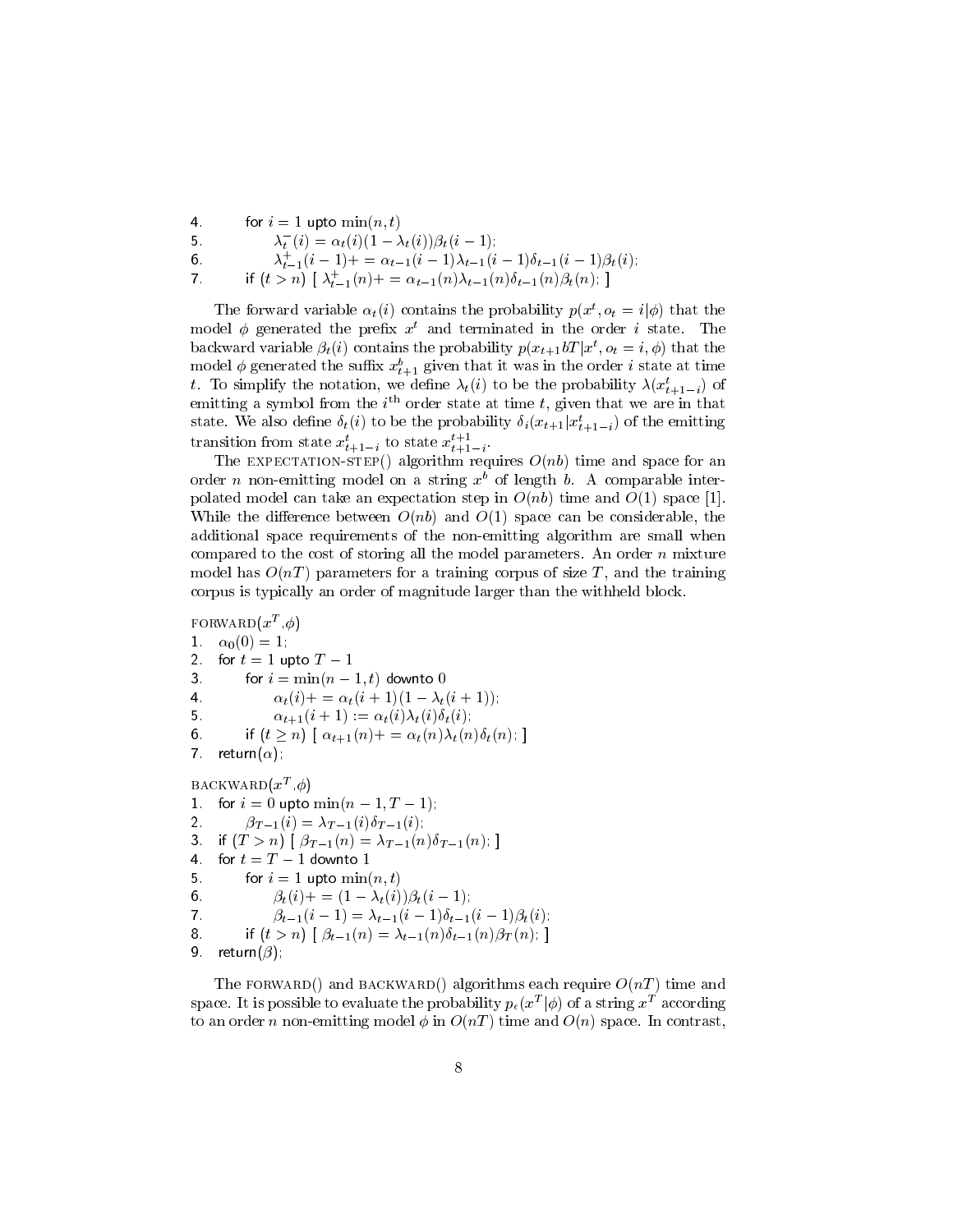it is possible to evaluate the probability  $p_c(x^T|\phi)$  according to an interpolated model in  $\circ$  , the small and  $\circ$  ,  $\circ$  , a pacel in space-order cost in section and  $\circ$  pace-order cost in space-order cost in space-order cost in space-order cost in space-order cost in space-order costs in space-ord is negligible when compared to the cost of storing the model parameters-

Having done all the work in the expectation step the maximization step is straightforward.

MAXIMIZATION-STEP( $\phi$ , $\lambda^+$ , $\lambda^-$ )  $1$   $\,$  Forall states  $x^i$  in  $A^{\leq n}$  $\overline{2}$  $\lambda(x^i) := \lambda^+(x^i)/(\lambda^+(x^i) + \lambda^-(x^i)),$ 

Line 2 reestimates each non-emitting state transition parameter  $\lambda(x^i)$  as the expectation of emitting a symbol from that state divided by the expectation of being in that state-state-state-state-state-state-state-state-state-state-state-state-state-state-state-state-state-state-state-state-state-state-state-state-state-state-state-state-state-state-state-state-state-statetion parameter  $\lambda(x^*)$  is ever reestimated to  $0$  or 1, we typically initialize each accumulator to a small positive multiple in  $\mathcal{A}^{\mathcal{A}}$ 

When  $\lambda$  parameters are tied, then their  $\lambda^+$  and  $\lambda^-$  expectations must be pooled before they are updated. Let  $\tau(x^*)$  be the equivalence class of  $x^*$  under the tying scheme  $\tau$ . For simplicity, imagine  $\tau(x^*)$  to be an index. All algorithms in this section would use the tied parameter  $\lambda(\tau(x^i))$  instead of the untied parameter  $\lambda(x)$  - The TIED-EXPECTATION-STEP() algorithm would increment the  $\lambda^+(\tau(x^\iota))$  and  $\lambda^-(\tau(x^\iota))$  accumulators, and the TIED-MAXIMIZATION-STEP() algorithm would be as follows.

TIED-MAXIMIZATION-STEP( $\phi$   $\lambda^+$   $\lambda^ \pi$ )  $1<sup>1</sup>$ Forall classes  $i$  in  $\tau(A^{\leq n})$  $\overline{2}$  $\lambda(i) := \lambda^{-}(i)/(\lambda^{+}(i) + \lambda^{-}(i));$ 

In some situations crossestimation may be approximated by forwardestimation-Like crossestimation forwardestimation initializes the parameters on one text block and optimizes the parameters on another block- Forwardestimation uses only a single text partition whereas cross-estimation uses all one-block text partitions- As result forwardestimation is considerably faster than cross estimation both in the amount of time required per iteration and in the num ber of iterations until convergence- Unfortunately it can lead to inferior results when there are too many mixing parameters.

forwardestimateB- -B-

- $\mathbf 1$  . Until convergence
- Initialize  $\lambda^+,\lambda^-$  to zero;
- 3. Initialize  $\delta$  using  $B_{\delta}$ .  $\mathbf{r}$
- $\overline{4}$ . EXPECTATION-STEP $(B_{\lambda}, \phi, \lambda^{+}, \lambda^{-})$ ;
- MAXIMIZATION-STEP( $\phi, \lambda^+$ , $\lambda^-$ );
- 6. Initialize  $\delta$  using  $B_\delta \cup B_\lambda$ ;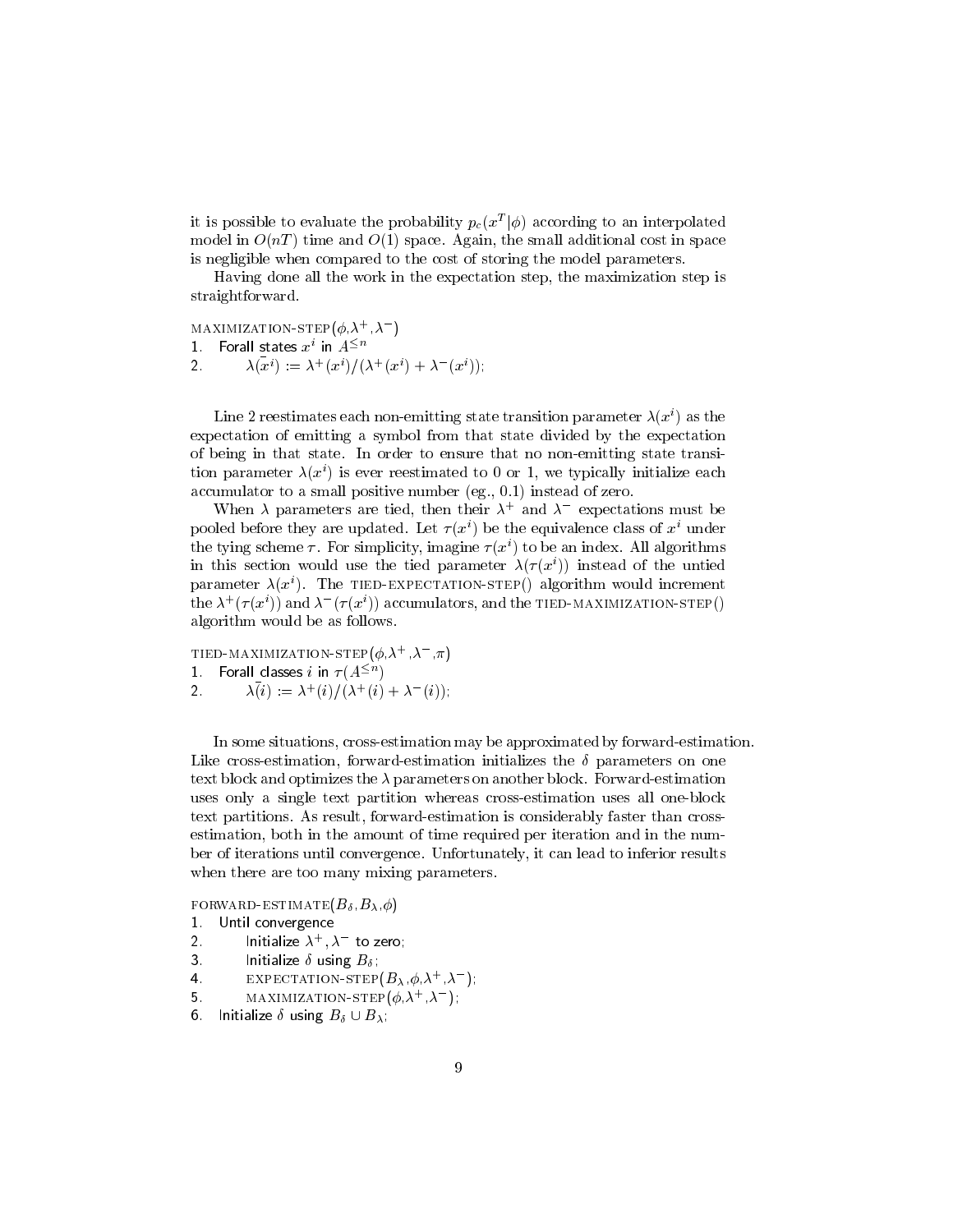Implementation Note. Unless the corpus and the alphabet size are very small the time that  $\{f(t)\}$  and  $\{f(t)\}$  is the expectations when the expectations of the expectations  $\{f(t)\}$ dure will exceed the representational range of double precision IEEE floating point numbers- When this happens a oating point exception will occur and an alternate representation must be used for the probability values- The simplest approach is to use a logarithmic representation- Multiplication and division of probability values is straightforward in a logarithmic representation-

$$
\begin{array}{rcl}\n\log(x \cdot y) & = & \log(x) + \log(y) \\
\log(x/y) & = & \log(x) - \log(y)\n\end{array}
$$

Addition of logarithmic probability values is more costly and care must be taken to avoid underflow.

$$
\log(x+y) = \begin{cases} \log(x) & \text{if } \log(y) - \log(x) \le \Lambda \\ \log(x) + \log(1 + \exp(\log(y) - \log(x))) & \text{otherwise} \end{cases}
$$

Here is the smallest representable exponent for example - for IEEE double precision oating point numbers when the logarithms are natural ie base e-mail test is necessary to avoid under the call test is necessary to experiment the call to experiment t

While it is simple to implement logarithmic arithmetic can be times slower than straight probability arithmetic depending on the speed of the oat ing point unit and the math library provided with the operating system- For this reason implementation used an extended exponent representation from the problem continuous representation the library of practical abstractions - This balancedt module provides sin gle precision oating point numbers with bit exponents- It is - to - times faster than the logarithmic representation depending on the machine-

When computation time is at a premium then the most eective solution is to periodically scale the probability values in the  $\alpha_t(i)$  and  $\beta_t(i)$  arrays to keep them in an acceptable range- Scaling is more di
cult to implement than loga rithmic arithmetic or balancedt arithmetic and it is inherently nonmodular-

#### 6 Empirical Results

The ultimate measure of a statistical model is its predictive performance in the domain of interest- the third case that measure measure measure  $\eta$  models for  $\eta$ natural language texts we evaluate their performance as character models on the Brown corpus and as word models on the Wall Street Journal- Our results show that the non-emitting Markov model consistently gives better predictions than the traditional interpolated Markov model under equivalent experimental conditions- In all cases we compare nonemitting and interpolated models of identical model orders with the same number of parameters- Note that the non-emitting bigram and the interpolated bigram are equivalent.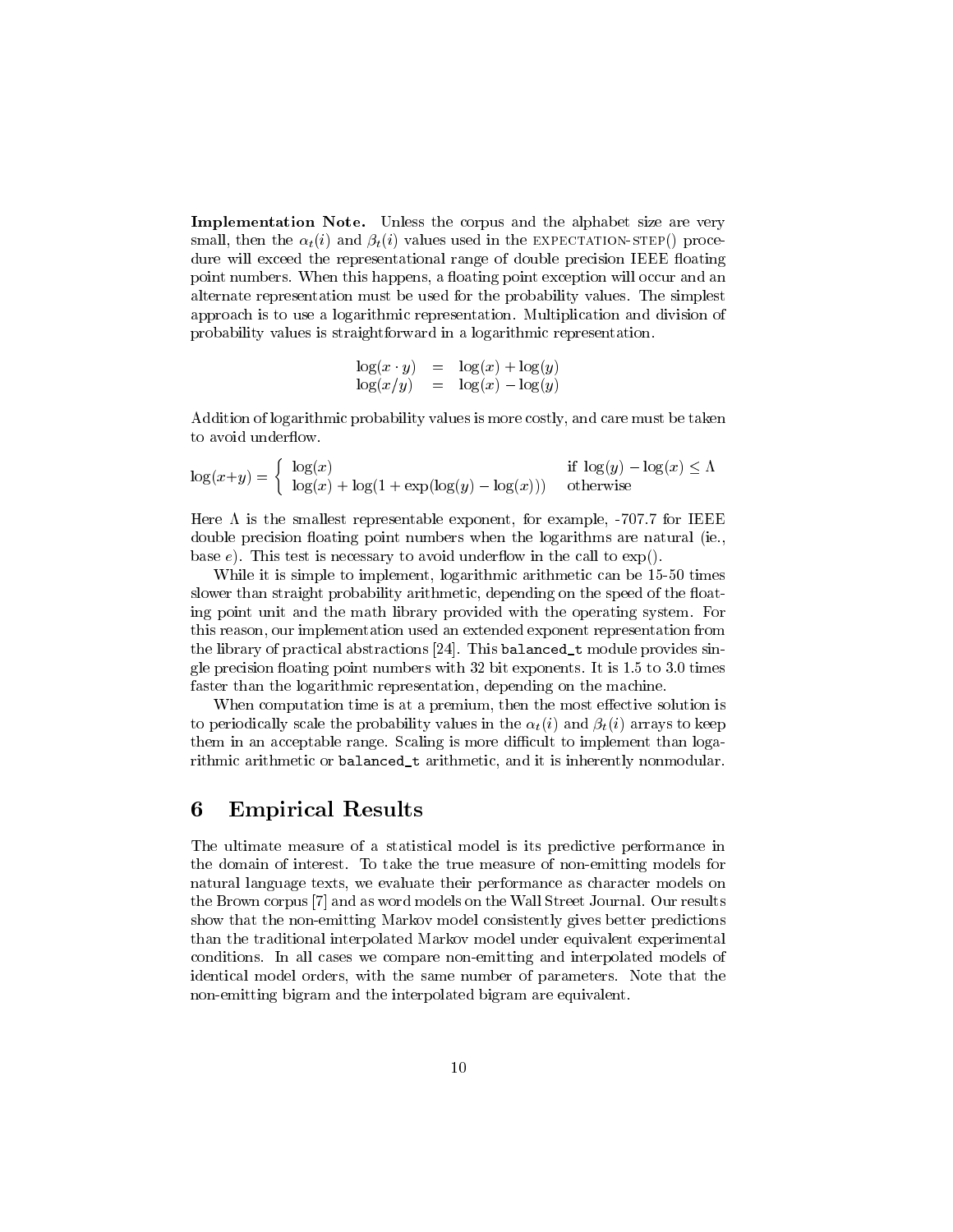| Corpus      | Alphabet | <i>Size</i> | <i>Blocks</i> |
|-------------|----------|-------------|---------------|
| Brown       | -90-     | 6.004.032   | 21            |
| WSJ 1989    | 20.293   | 6.219.350   | 22            |
| WSJ 1987-89 | 20.092   | 42,373,513  | 152           |

All  $\lambda$  values were initialized uniformly to 0.5 and then optimized using crossestimation on the remaining on the remaining of each corpus-field of each corpus-field of each corpus-field of each corpus-field of each corpus-field of each corpus-field of each corpus-field of each corpus-field of each c corpus was used to evaluate model performance- While this validation paradigm exposes the models to nonstationarity it is simple to understand and easily reproduced.

which a single parameter tying states with the states with the states with the states with the states with the same frequency and diversity are considered equivalent. The frequency  $c(x^{\cdot})$  of a state is the number of times that the string  $x^i$  occurred in the training corpus. The diversity  $q(x^i) = |\{y : c(x^iy) > 0\}|$  of a state is the number of distinct symbols observed in the state- Experience with multinomial prediction suggests that frequency and diversity are necessary to accurately estimate the likelihood of novel symbols  $[21]$ .

In related work Thomas compares the performance of the interpolated and nonemitting models on the Brown corpus and Wall Street Journal with ten die erent parameter tying steeden van dip erentatie televisie televisie parameter – ter tying steed in proposed in the step performance of interesting although to a lesser degree when the complete crossestimation isused- The nonemitting model consistently outperformed the interpolated model on both corpora for all ten parameter tying schemes-Thomas shows that our frequency-diversity parameter tying scheme is one of the more effective parameter schemes.

#### $6.1$ Brown Corpus

Our first set of experiments were with character models on the Brown corpus - The Brown corpus is an eclectic collection of English prose containing characters partitioned into les- We performed iterations of cross estimation on blocks-blocks-blocks-blocks-blocks-blocks-blocks-blocks-blocks-blocks-blocks-blocks-block entropies (bits/char),  $-\frac{1}{n} \log_2 p(y^v|v)$ . The non-emitting model outperforms the interpolated model for all nontrivial model orders particularly for larger model orders- The nonemitting model is considerably less prone to overtting-After EM iterations the untied order nonemitting model scores bits! while the untied order is the character order of the unit of the scores - and the character order of the The untied non-emitting model even outperforms the *tied* interpolated model for all nontrivial model orders.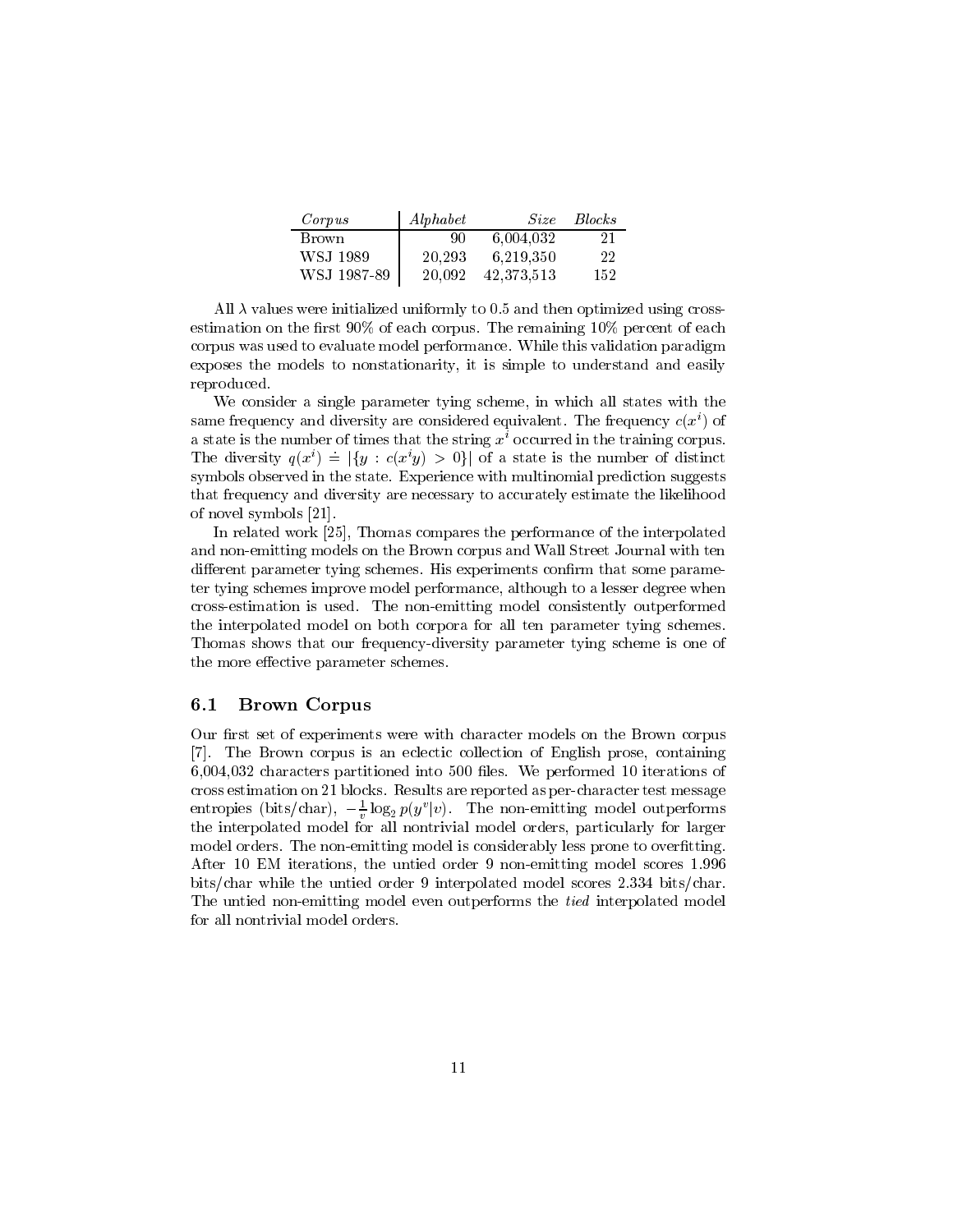| Model          | Interpolation |       | Non-Emitting |       |  |
|----------------|---------------|-------|--------------|-------|--|
| order          | untied        | tied  | untied       | tied  |  |
| 1              | 3.602         | 3.602 | 3.602        | 3.602 |  |
| $\overline{2}$ | 2.950         | 2.950 | 2.946        | 2.946 |  |
| 3              | 2.490         | 2.486 | 2.473        | 2.473 |  |
| 4              | 2.231         | 2.218 | 2.193        | 2.192 |  |
| 5              | 2.149         | 2.112 | 2.076        | 2.075 |  |
| 6              | 2.164         | 2.082 | 2.031        | 2.027 |  |
| 7              | 2.212         | 2.077 | 2.015        | 2.008 |  |
| 8              | 2.277         | 2.084 | 2.010        | 2.000 |  |
| 9              | 2.334         | 2.093 | 2.009        | 1.996 |  |

We also compared the performance of our techniques with two new interpo lation schemes recently proposed by Potamianos and Jelinek - Their DITD scheme uses merarchical state-conditional interpolation  $\lambda(x_\parallel)$ , variable-width frequency  $\times$  order parameter tying, and "top-down optimization" on one withheld block- Their DIBU scheme uses general stateconditional interpolation  $\lambda(j|x^i)$ , variable-width frequency  $\times$  order parameter tying, and bottom-up optimization on one withheld block- The comparison is performed on a modied version of the Brown corpus which they provided to us- This modied corpus eliminates the unusual punctuation of the original Brown corpus reduces the alphabet size from to and separates distinct linguistic tokens with single spaces.

| Corpus        | Alphabet | <i>Size</i> | Train                       | <i>Test</i> | <b>Blocks</b> |  |
|---------------|----------|-------------|-----------------------------|-------------|---------------|--|
| Brown (std)   | -90      |             | 6.004.032 5.403.629 600.403 |             |               |  |
| Brown $(JHU)$ | 79       |             | 6.093.662 5.607.270 486.392 |             |               |  |

Another difference between the Potamianos-Jelinek validation paradigm and ours lies in how the corpus is partitioned into training and testing blocks- In our experiments, the test block was the last finite way of the Brown corpus in the last  $\sim$ txt tricters from brand- txt all all less from british tricted british through the stricters and the stricters inclusive- In the Potamianos consisted of provincial constants and the test block consisted of complete sentences chosen uniformly from the entire (modified) Brown corpus.

To this comparison we added the original interpolation schemes of Je linek and Mercer  $[12]$  under 10 iterations of forward-estimation (DI-FE) and crossestimation DICE- Both models used hierarchical stateconditional in terpolation  $\lambda(x^{\epsilon})$  and straight frequency  $\times$  diversity parameter tying. We also added the hierarchical non-emitting model with straight frequency  $\times$  diversity parameter tying word at iterations of forwarded the formation  $\mathcal{P}^{\text{max}}$  and cross  $\sim$  possesses are summarized in the following table are summarized in the following table as  $\sim$ mean test message entropies (bits/char).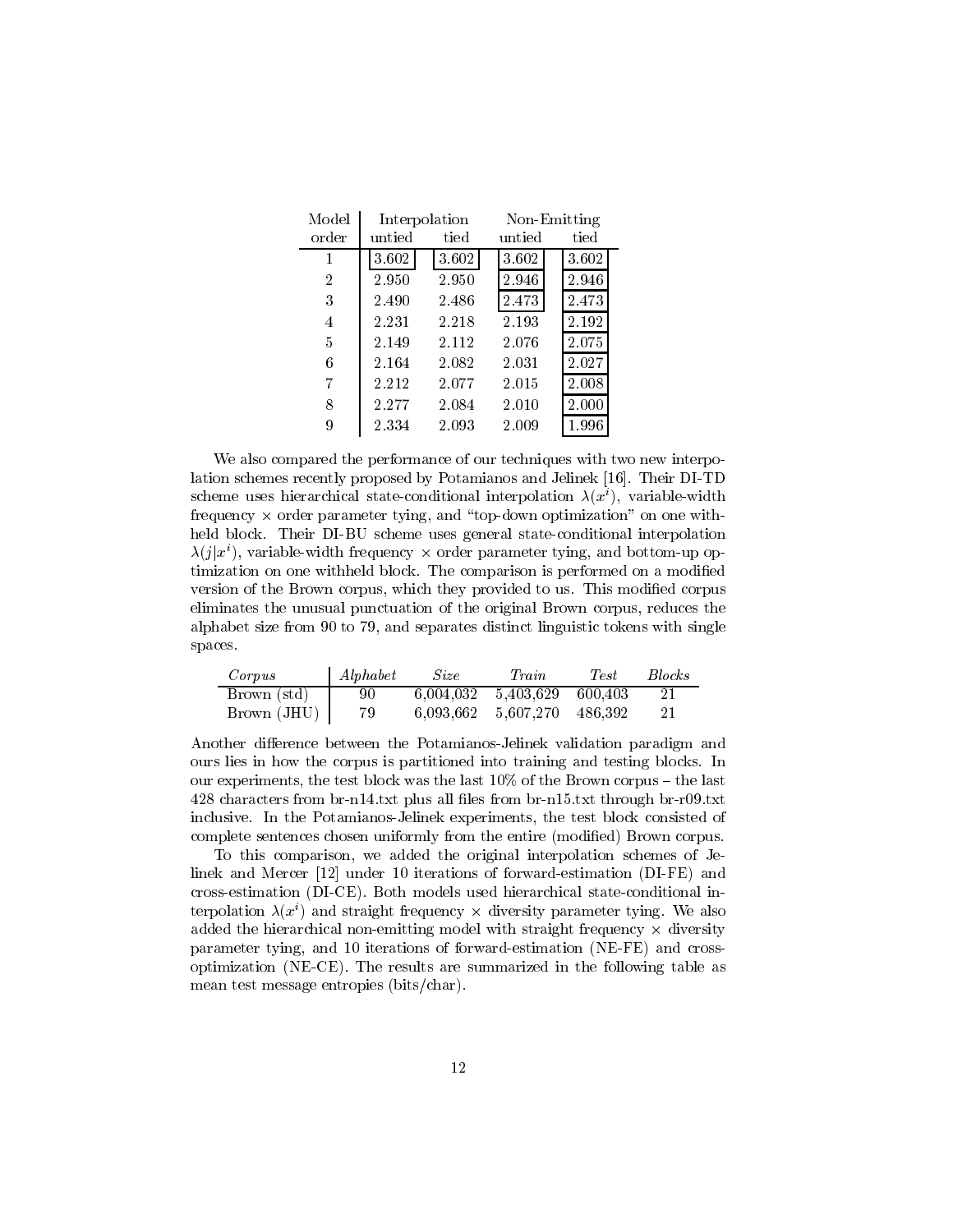| Model          | Interpolation |       |             |           |       | Non-Emitting |
|----------------|---------------|-------|-------------|-----------|-------|--------------|
| order          | DI-TD         | DI-BU | $DI$ - $FE$ | $DI$ $CE$ | NE-FE | NE-CE        |
| 1              | 3.470         | 3.470 | 3.478       | 3.478     | 3.478 | 3.478        |
| $\overline{2}$ | 2.851         | 2.850 | 2.860       | 2.858     | 2.857 | 2.856        |
| 3              | 2.328         | 2.326 | 2.337       | 2.331     | 2.328 | 2.324        |
| $\overline{4}$ | 2.016         | 2.007 | 2.012       | 2.007     | 1.996 | 1.991        |
| 5              | 1.894         | 1.878 | 1.872       | 1.867     | 1.849 | 1.843        |
| 6              | 1.853         | 1.831 | 1.820       | 1.815     | 1.789 | 1.782        |
| 7              | 1.837         | 1.811 | 1.804       | 1.800     | 1.761 | 1.754        |
| 8              | 1.828         | 1.801 | 1.800       | 1.796     | 1.746 | 1.739        |
| 9              | 1.824         | 1.796 | 1.802       | 1.798     | 1.738 | 1.730        |

The non-emitting model consistently outperforms all interpolation schemes at all model or deliver above  $\mathcal{L}$  and  $\mathcal{L}$  are original marginal  $\mathcal{L}$  and  $\mathcal{L}$ interpolation scheme also tends to outperform the two new DI-TD and DI-BU schemes at higher models or both for both formation differentiation  $\mathfrak{f} = \mathfrak{f} = \mathfrak{f} = \mathfrak{f} = \mathfrak{f}$ estimation (DI-CE).

Note also that the best order 9 result in the Potamianos-Jelinek paradigm  $\mathbf b$  is considerably better than the best order  $\mathbf b$ idation paradigm (i.e. is is particle this is particle this is particle this is particle to the second the control of to the reduced alphabet size of the modied corpus and principally due to the dierence in the two traintest partitions- The prediction problem posed by our paradigm is more difficult because the last  $10\%$  of the Brown files are appreciably different than the first  $90\%$  of the files.

## 6.2 WSJ 1989

— the second set of the second set of the second corpus was on the corporation of the street of the second corp contains virtuous contains compared of the construction of the rest respectively consisted of the construction occurred at least to the entire way the entire way to the entire way that we have money words were mapped to a unique OOV symbol-symbol-symbol-symbol-symbol-symbol-symbol-symbol-symbol-symbol-symbolcross estimation on blocks- Following standard practice in the speech recog nition community results are reported as perword test message perplexities  $p(y^v|v)^{-\frac{1}{v}}$ . The perplexity represents the effective alphabet size. Again, the nonemitting model outperforms the interpolated model for all nontrivial model orders even without parameter tying-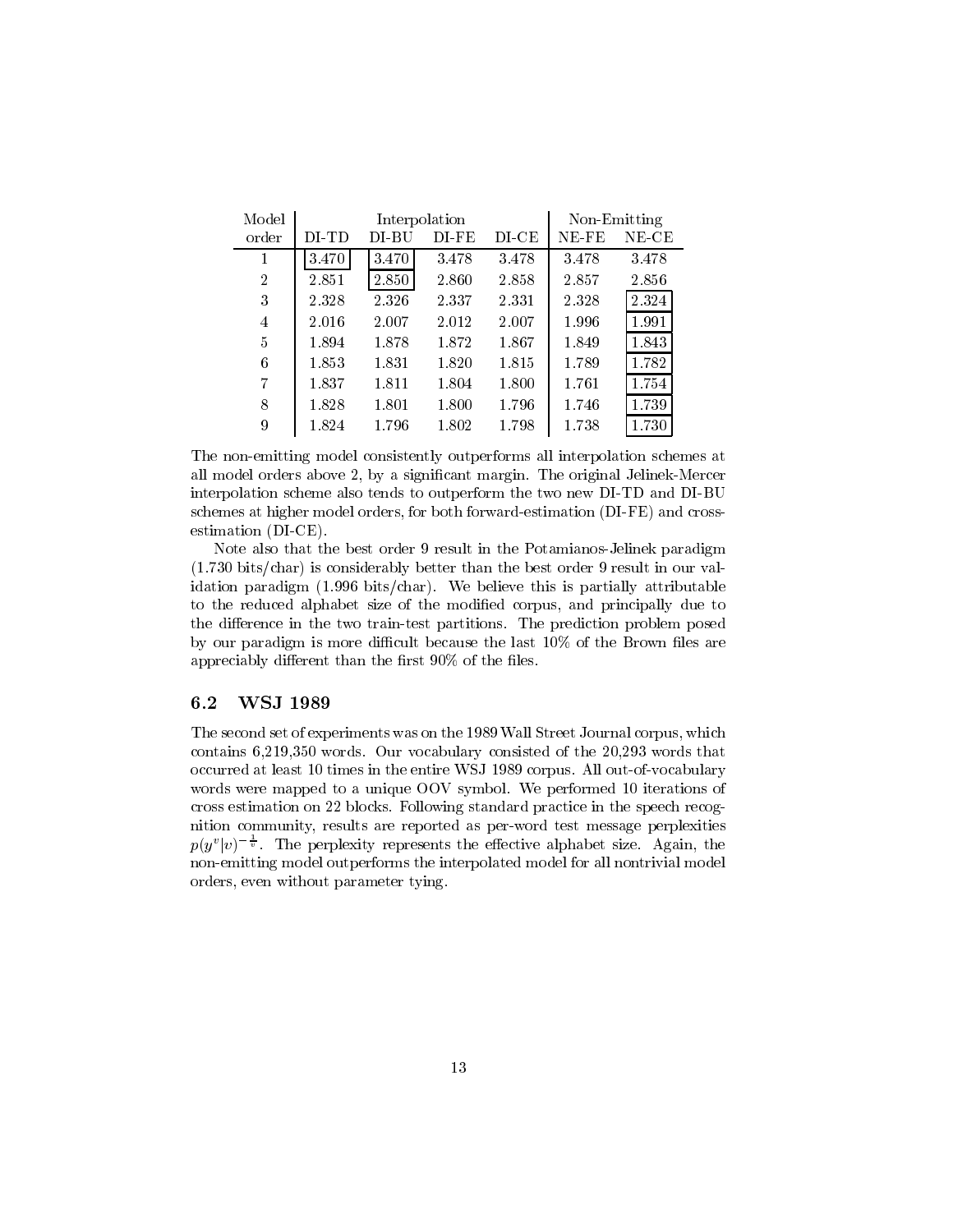| Model | Interpolation |       | Non-Emitting |       |  |
|-------|---------------|-------|--------------|-------|--|
| order | untied        | tied  | untied       | tied  |  |
|       | 175.2         | 174.9 | 175.2        | 174.9 |  |
| 2     | 123.7         | 122.8 | 119.6        | 119.0 |  |
| 3     | 121.3         | 119.0 | 111.9        | 111.1 |  |
| 4     | 123.0         | 117.2 | 110.6        | 109.5 |  |
| 5     | 124.5         | 116.3 | 110.4        | 109.0 |  |

#### 6.3 WSJ 1987-89

The third set of experiments was on the 1987-89 Wall Street Journal corpus, which contains a words-words-words-words-words-words-words-words-words-words-words-words-words-words-words-words-words-words-words-words-words-words-words-words-words-words-words-words-words-words-words-words-words-words-w that occurred at least 00 version in the entire WSJ corpus-part in the entire  $\sim$ outof to the map performance were mapped to a unique OOV symbol-symbol-symbol-symbol-symbol-symbol-symbol-symbol iterations of cross estimation on blocks- Results are reported as test message perpresentatives- the none-itype-energy-energy-energy-energy-energy-energyoutperformation that the interpretation all non-trivial model is all non-trivial model or all stations with the parameter tying-

| Model | Interpolation |       | Non-Emitting |          |  |
|-------|---------------|-------|--------------|----------|--|
| order | untied        | tied  | untied       | tied     |  |
|       | 150.7         | 150.7 | 150.7        | 150.7    |  |
| 9     | 94.0          | 93.9  | 92.1         | -92      |  |
| 3     | 89 2          | 88.6  | 83.2         | $\Omega$ |  |

## Posthoc Analysis

In order to understand the striking empirical advantage of the non-emitting model over the interpretation interpretation the following experiment of the following experimental interpretation induced order 9 interpolated and non-emitting models from the Brown corpus using forward estimation with no parameter tying- This conguration was chosen to maximize the performance dierence between the two models- The re sulting interpolated model predicts the Brown test corpus with - bits!char while the resulting non-emitting model predicts the Brown test corpus with  $\mathbf{f}$  is the overwhelming advantage of the overwhelming advantage of the nonemitting model in this experiment.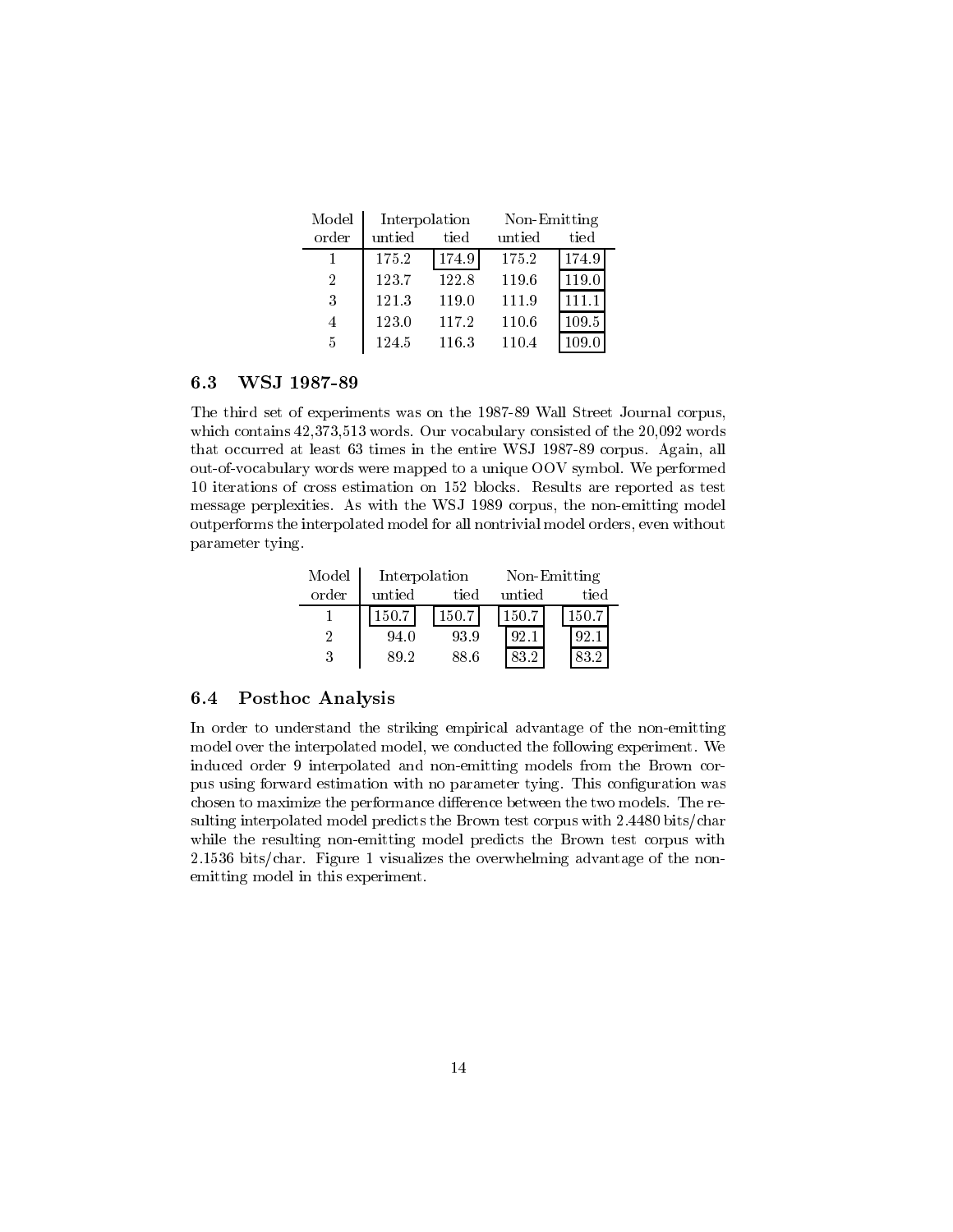

Figure 1: The relative performance of the non-emitting and interpolated models through the Brown test corpus on a character by character basis- The horizontal access represents time through the test corpus proceeding from left to right. The vertical access represents the ratio  $p_{\epsilon}(x_t|x^{t-1})/p_c(x_t|x^{t-1})$ when  $p_{\epsilon}(x_t|x^{t-1}) > p_{\epsilon}(x_t|x^{t-1})$  and the ratio  $p_{\epsilon}(x_t|x^{t-1})/p_{\epsilon}(x_t|x^{t-1})$  otherwise- Thus positive spike represents a wind can wind model model model model and each negative spike represents a window the interpretation model-model-model-model-model-modelnitude of the wind is encoded by the magnitude of the spike- national company wind the spike- $\mathbf{M}$  for a factor of  $\mathbf{M}$  factor of  $\mathbf{M}$  factor of  $\mathbf{M}$ for the interpolated model is a factor of - bits-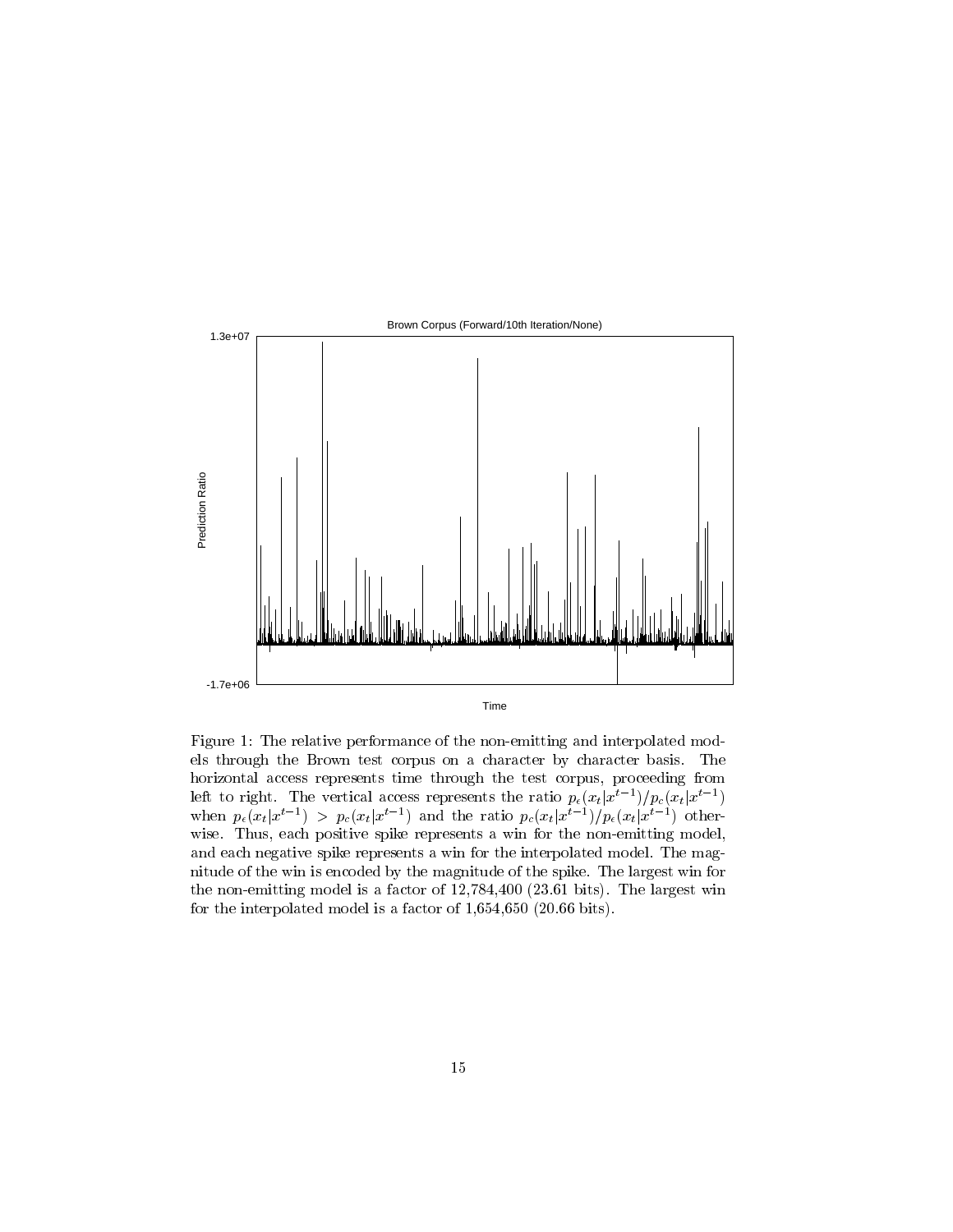| Order          | Interpolated | Non-Emitting |  |
|----------------|--------------|--------------|--|
| 9              | 0.133        | 0.070        |  |
| 8              | 0.120        | 0.090        |  |
| 7              | 0.131        | 0.127        |  |
| 6              | 0.147        | 0.170        |  |
| 5              | 0.147        | 0.195        |  |
| 4              | 0.130        | 0.173        |  |
| 3              | 0.095        | 0.108        |  |
| $\overline{2}$ | 0.058        | 0.047        |  |
| 1              | 0.027        | 0.013        |  |
| 0              | 0.011        | 0.003        |  |
|                | 5 639        | 5 3 5 7      |  |

The following table shows the mean state order occupancy statistics for the two models on the Brown corpus.

As might be expected the interpolated model spends more time than the non emitting model in the mogels states states (states of all it is argument) motors surprisingly that the interpretation comes model produced model interpretation model also spends model in the c lower order states (orders  $0-2$ ).

One of the smaller positive spikes in the figure 1 occurs when both models try to predict the space - that follows the string -but-now-Keith in the Brown test corpus- United the string - the string process in the training corpus-Nonetheless the nonemitting model assigns times more probability than the interpolated model to the event that a space will follow the string -Keith-According to the nonemitting model a space will follow the string -Keith with probability -- The interpolated model assigns probability - to the same event.

The reason is somewhat subtle-training corpus  $\mathbf{r}$  is some  $\mathbf{r}$  in the string either string either string either string either string either string either string either string either string either string either st is followed by the letter extent and as a result of the letter end of the letter of the letter of the letter o approaches unity in both the interpolated and nonemitting models- Since the the interpretation of the interpretation of the interpretation  $\mu$  is the interpretation of the either states in whenever it occurs and no higher order state is preferred (see figure  $2$ ).

The hierarchical non-emitting model has no such freedom (see figure  $3$ ). In order to reach the eith state it must accurately predict every symbol in the string force of the force to a lower order state along the force to a lower order  $\pi$  . It is way-transition to a lower order state order state order state order states when the non-mitting model in the n attempts to predict the symbol t from the symbol t from the symbol t from the state ei- $\alpha$  is the training corpus (i.e. if  $\mu$  ) and the corrections of the nonemitting  $\alpha$ lower order state <sup>i</sup> from which it is able to predict the symbol <sup>t</sup> with greater probability -- As a result the nonemitting model is never able to reach the either states and the state-of-state states of the space  $\mu$  must predict the state states of the state of ith- the model because  $\eta$  model by an including by a contract with ith is followed probability of the second in the training corpus --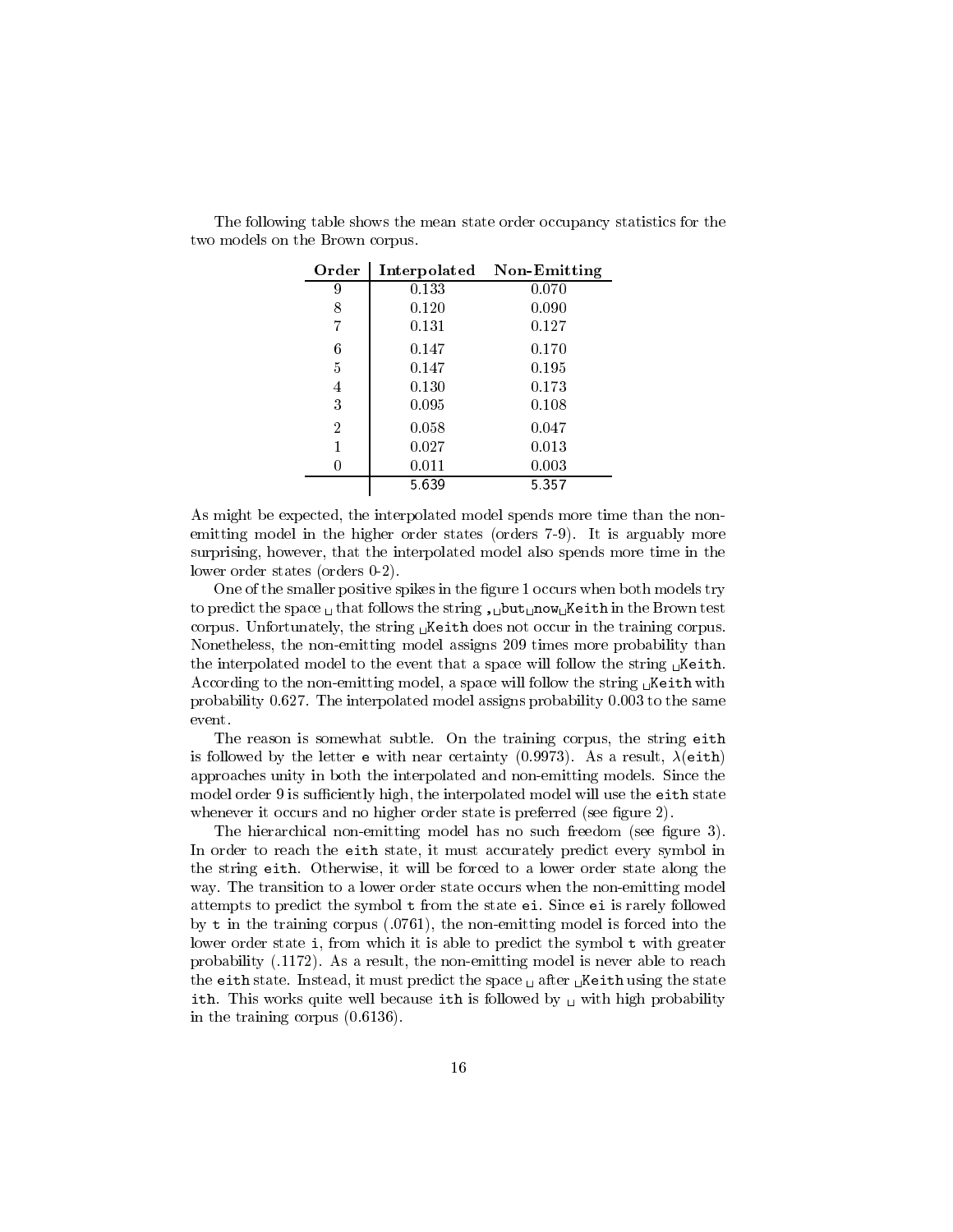| 9              | 0.549    | 0.446 |       |       |       |       |       |
|----------------|----------|-------|-------|-------|-------|-------|-------|
| 8              | 0.275    | 0.223 |       |       |       |       |       |
| $\overline{7}$ | 0.137    | 0.049 |       |       |       |       |       |
| 6              | 0.037    | 0.082 |       |       |       |       |       |
| 5              | 0.001    | 0.038 |       |       |       |       |       |
| 4              |          | 0.067 |       |       |       |       | 1.000 |
| 3              |          | 0.050 |       | 0.376 |       |       |       |
| $\overline{2}$ |          | 0.025 | 0.856 | 0.617 | 0.527 | 0.596 |       |
| $\mathbf{1}$   |          | 0.015 | 0.142 | 0.004 | 0.415 | 0.297 |       |
| 0              |          | 0.004 | 0.002 | 0.004 | 0.058 | 0.106 |       |
|                | $\sqcup$ | Κ     | e     | i     | t     | h     | Ц     |
|                | 0.998    | 0.000 | 0.273 | .006  | 0.093 | 0.226 | 0.003 |

Figure 2: State occupancy probabilities for the order 9 interpolated model on part of the Brown test corpus <sub>(</sub>Brown test) char- ( ) below the horizontal axis represents the corporation of  $\sim$ the position in the test string and the vertical access represents the hidden state order- The bottom column shows the conditional probability of the symbol  $\mathbf n$ state either with probability at least the name probability the names of  $\sim$ and it assigns probability in the symbol-

| 9              | 0.166  | 0.121 |       |       |       |       |       |
|----------------|--------|-------|-------|-------|-------|-------|-------|
| 8              | 0.289  | 0.369 |       |       |       |       |       |
| 7              | 0.340  | 0.449 |       |       |       |       |       |
| 6              | 0.161  | 0.016 |       |       |       |       |       |
| 5              | 0.035  | 0.017 |       |       |       |       |       |
| 4              | 0.008  | 0.017 |       |       |       |       |       |
| 3              |        | 0.008 |       | 0.472 |       |       | 0.734 |
| $\overline{2}$ |        | 0.002 | 0.939 | 0.527 | 0.848 | 0.749 | 0.187 |
| 1              |        | 0.001 | 0.061 | 0.001 | 0.118 | 0.207 | 0.003 |
| $\overline{0}$ |        |       |       |       | 0.033 | 0.044 | 0.075 |
|                | $\Box$ | Κ     | e     | i     | t     | h     | Ц     |
|                | 0.977  | .000  | 0.277 | 0.006 | 0.081 | 0.232 | 0.627 |

Figure 3: State occupancy probabilities for the order 9 non-emitting model on part of the Brown test corpus - bits!char- The horizontal axis represents the position in the test string and the vertical access represents the hidden state order- The bottom column shows the conditional probability of the symbol  $\alpha$  the the model state distribution-distribution-distribution-distribution-distribution-distribution-distributionorder state ith with probability - when predicting the nal symbol and  $\cdots$  assigns probability over  $\cdots$  . This symbol-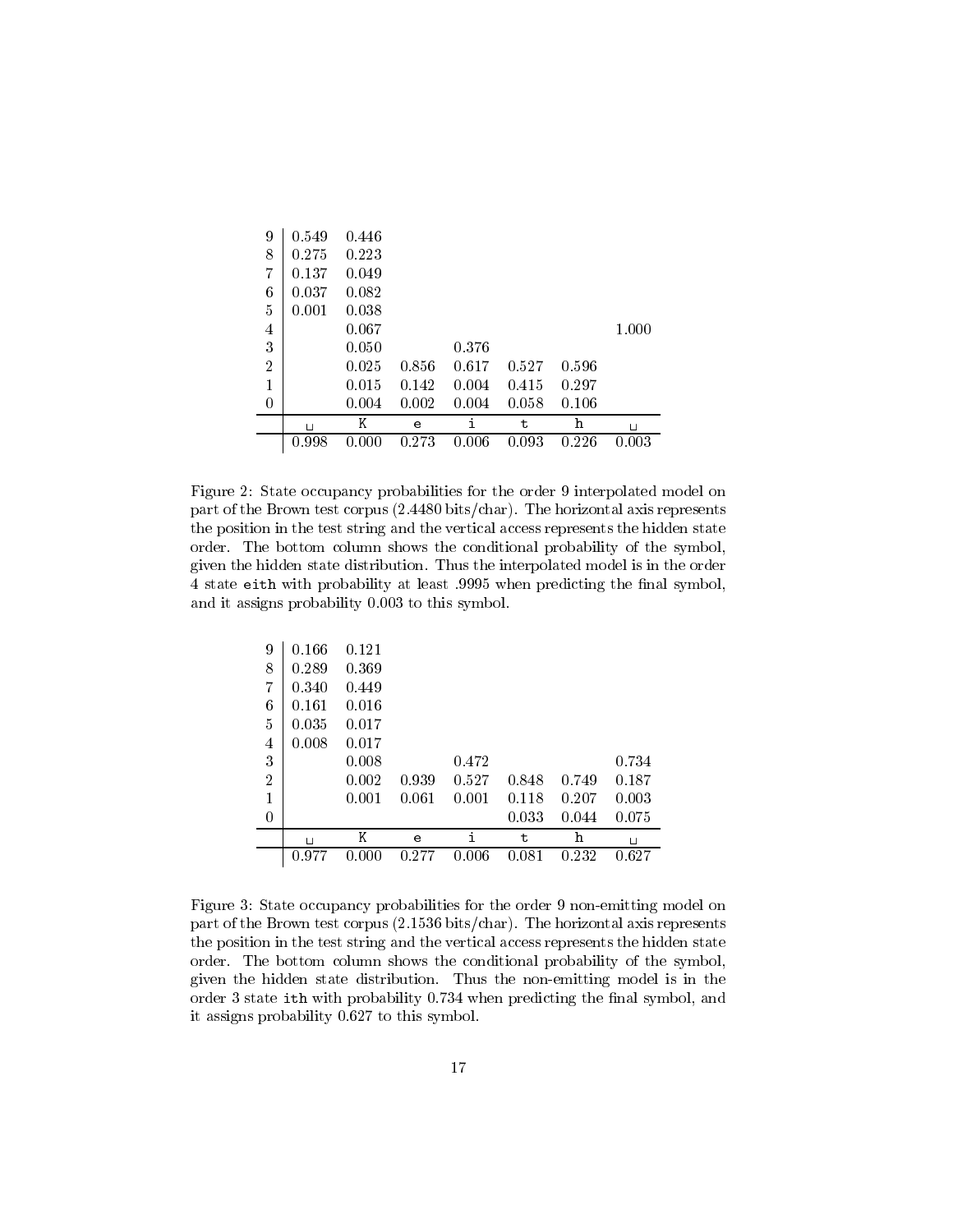#### 6.5 Posterior Tying

This posthoc analysis led John Lafferty (personal communication) to suggest that the interpolated model might be able to approximate the empirical per formance of the non-emitting model with a suitable parameter tying scheme.  $\mathcal{N}$ lent if they are equally effective at predicting the future and they are equally well predicted by the model-by the model-by the model-by the state is well-by the string that it repredicted if resents is assigned in  $\pi$  probability control to the other states available at the other time- A state provides strong predictions if the entropy of its emitting state transition probabilities is low-

The most effective way for the interpolated model to mimic the non-emitting model is to tie its states based on their expectations in the corresponding non emitting model- In order to avoid implementing the nonemitting model we may reasonably impose a uniform distribution on the non-emitting state transitions.  $\mathcal{M}$  and full expectations the full expectations the full expectations of  $\mathcal{M}$ approximate the non-emitting state expectations by their forward expectations in  $O(nT)$  time and  $O(n)$  space.

A further simplication is to use the mean empirical posterior probability-I he mean empirical posterior of a state is the empirical expectation  $\sigma(x)$  of the state divided by its frequency  $c(x^i)$ . The empirical expectation  $\delta[x^i|y^T]$  of an  $i$  – order state  $x$  in an order n mixture markov model with respect to a string  $y^-$  is computed as follows

$$
\delta[x^{i}|y^{T}] = \sum_{\{t:x^{i}=y_{t+1-i}^{t}\}} \delta(o_{t} = i|y^{t}),
$$

with the empirical posterior

$$
\delta(o = i|y^t) = \frac{\delta(y^t_{t+1-i})}{\sum_{j=1}^n \delta(y^t_{t+1-j})}.
$$

Note that  $\delta[x^{\iota}|y^T]$  may be calculated for all states in  $O(nT)$  time using dynamic programming. The empirical posterior  $\delta(o = i|y^t)$  of the i<sup>th</sup> order state at time t could be weighted also by its predictive success  $-\log \delta(y_{t+1}|y_{t+1-i}^t)$ . A further  $$ refinement is to compute the mean empirical posterior on withheld data.

as a month they control control must be quantized to a nominal measure of levels. to construct the parameter tying scheme.

#### 7 Conclusion

In this report we propose a time series model that combines Markovian events of varying orders using stochastic nonemitting transitions- We prove that the resulting class of non-emitting Markov models is strictly more powerful than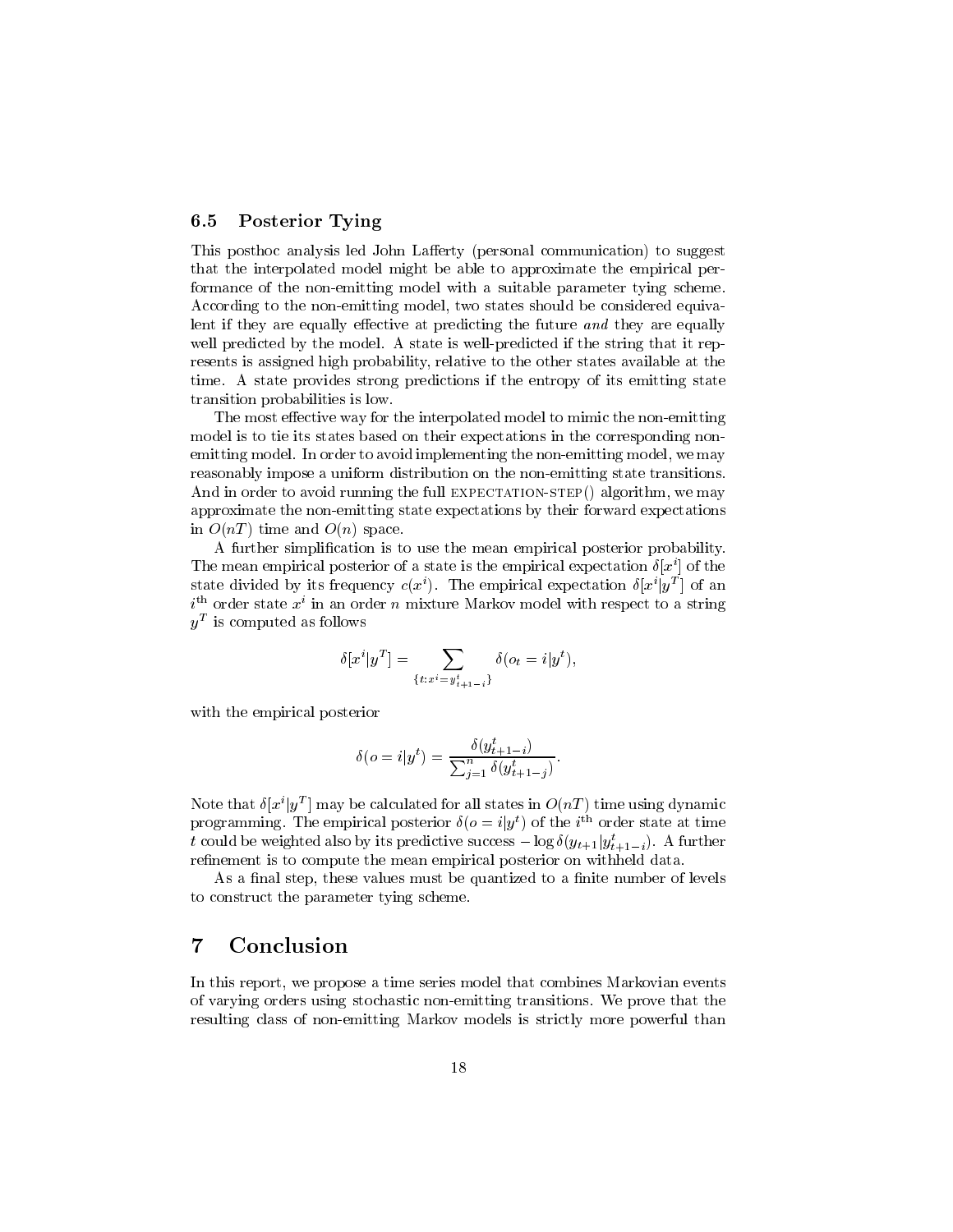the class of Markov models including interpretational products. There is and back the second control to the co importantly our empirical investigation reveals that the nonemitting model consistently outperforms the strongest interpolated Markov models on natural language texts with only a modest increase in computational requirements-

The expressive power of the non-emitting model comes from its ability to represent additional information in its state order distribution- To prove that the nonemitting model was strictly more powerful than any Markov model we used the state order distribution to represent an unbounded dependency- In our posthoc analysis, we revenue how the model was its hidden states around the model of distribution to remember the short-term effectiveness of all available Markovian states.

The non-emitting model succeeds empirically because it imposes a pseudo-Bayesian discipline on maximum likelihood techniques- The interpolated model will favor a high-order state if it provides strong predictions on withheld data. The non-emitting model will favor a high-order state if the state provides strong predictions on with its well-data and it is well-data and it is well-defined by the model - in order to model reach a high order state, the none chaincing model model model must probable to any to each symbol in the state-state of the state-state model will be forced with the state of the forced will be to transition to a lower order state at a previous time step and will not be able to reach the high order state- Thus the state occupancies of the nonemitting model are influenced as much by their prior probabilities (pseudo-Bayes) as their past ability to predict the future (maximum likelihood).

Finally we note the use of nonemitting transitions is a general modeling technique that may be employed in any time series model for symbolic domains and for continuous domains.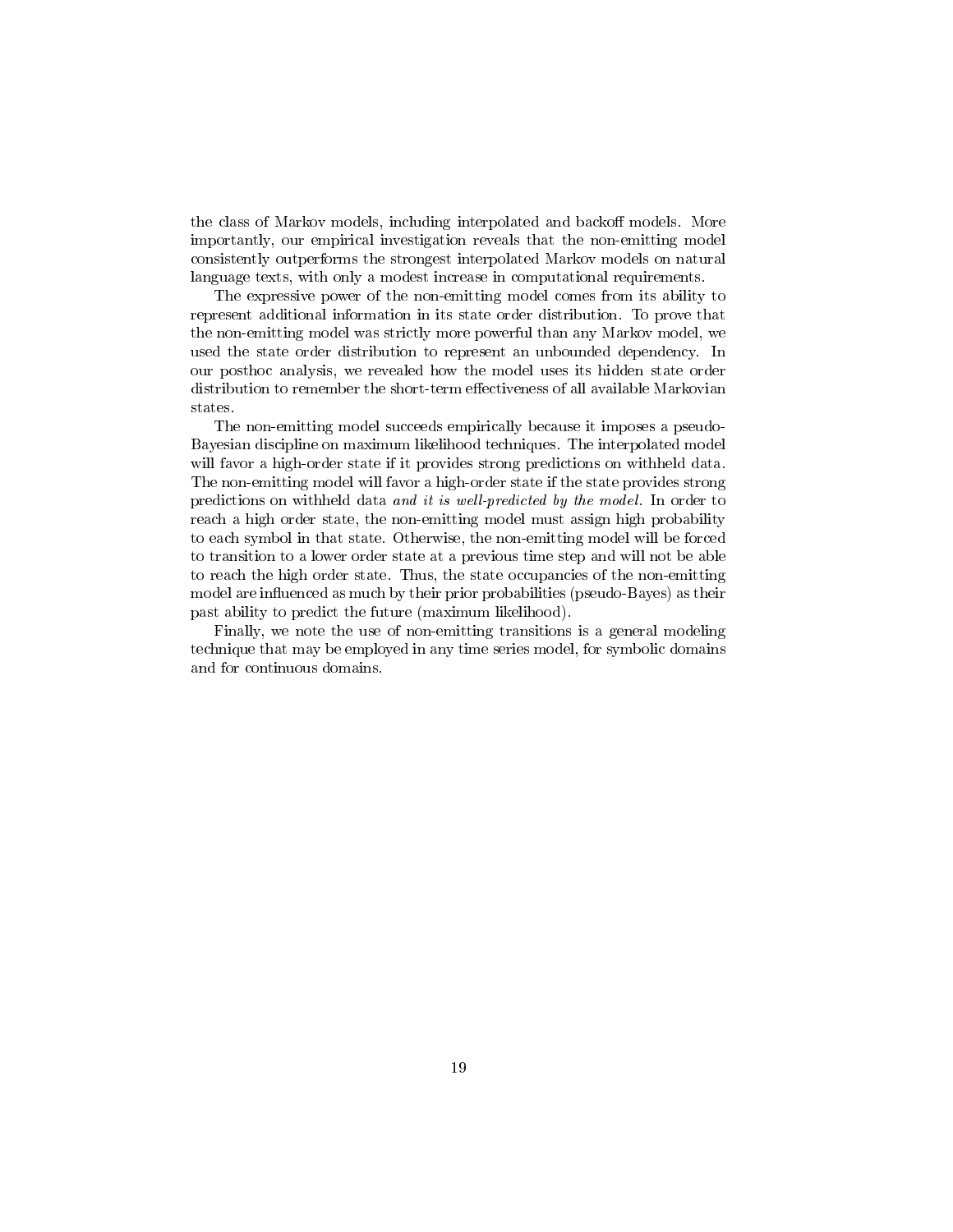# References

- Bahl- L R- Brown- P F- de Souza- P V- Mercer- R L- and Nahamoo- D A fast algorithm for deleted interpolation- In Proc- EU ROSPEECH Genoa pp- -
- , and Eagon-Controllering with a statistical controllering the statistical controllering and the statistical controllering and the statistical controllering and the statistical controllering and the statistical controlleri estimation for probabilistic functions of a Markov process and to models for example, we can also a set of the set of  $\mathcal{A}$  and  $\mathcal{A}$  are the set of the set of the set of the set of the set of the set of the set of the set of the set of the set of the set of the set of the set of the set
- . Baum-Little-Weiss-Soules-Weiss-Soules-Weiss-Weiss-Weiss-Weiss-Weiss-Weiss-Weiss-Weiss-Weiss-Weiss-Weiss-Weis technique occurring in the statistical analysis of probabilistic functions of Markov chains- Ann- Math- Stat- -
- Brown- P- Pietra- V D- Pietra- S D- Lai- J- and Mercer- R and computer of an upper bound for the entropy of English- Computer to the entropy of  $\mathcal{A}$ Linguistics -
- is is compressed in the contract of the Cleary-Compression using and with  $\alpha$  and  $\alpha$ partial string matching- IEEE Trans- Comm- COM -
- , and are an and rubin-rubin-rubin-rubin-rubin-rubin-rubin-rubin-rubin-rubin-rubin-rubin-rubin-rubin-rubin-rub complete data via the EM algorithm-distribution of the EM algorithm-distribution of the EM algorithm-distribution of the EM algorithm- $\blacksquare$  . The contract of the contract of the contract of the contract of the contract of the contract of the contract of the contract of the contract of the contract of the contract of the contract of the contract of the
- Francis- W N- and Kucera- H Frequency analysis of English usage lexicon and grammar- Houghton Mi"in Boston -
- Good- I J The population frequencies of species and the estimation of population parameters- Biometrika -
- is I wood-I at your attendance in the estimation of Press and Press and Press and Press and Press and 1965.
- is a construction of the estimation of small probabilities by a construction of the estimation of the estimation leavingoneout- IEEE Trans- PAMI -
- is and vitter- in the contraction interesting and are contracted the contractions of arithmetical contractions coding-text Companies and Text Companies and Text Companies and Text Companies and Text Companies and Text Compa Norwell and the second contract of the second contract of the second contract of the second contract of the second contract of the second contract of the second contract of the second contract of the second contract of the
- Jelinek- F- and Mercer- R L Interpolated estimation of Markov source parameters from sparse data- In Pattern Recognition in Practice Amsterdam May E- S- Gelsema and L- N- Kanal Eds- North Holland pp- -
- ities and the probabilities from sparse data for the language of the language of the language of the language o model component of a speech recognizer- IEEE Trans- ASSP  $400 - 401.$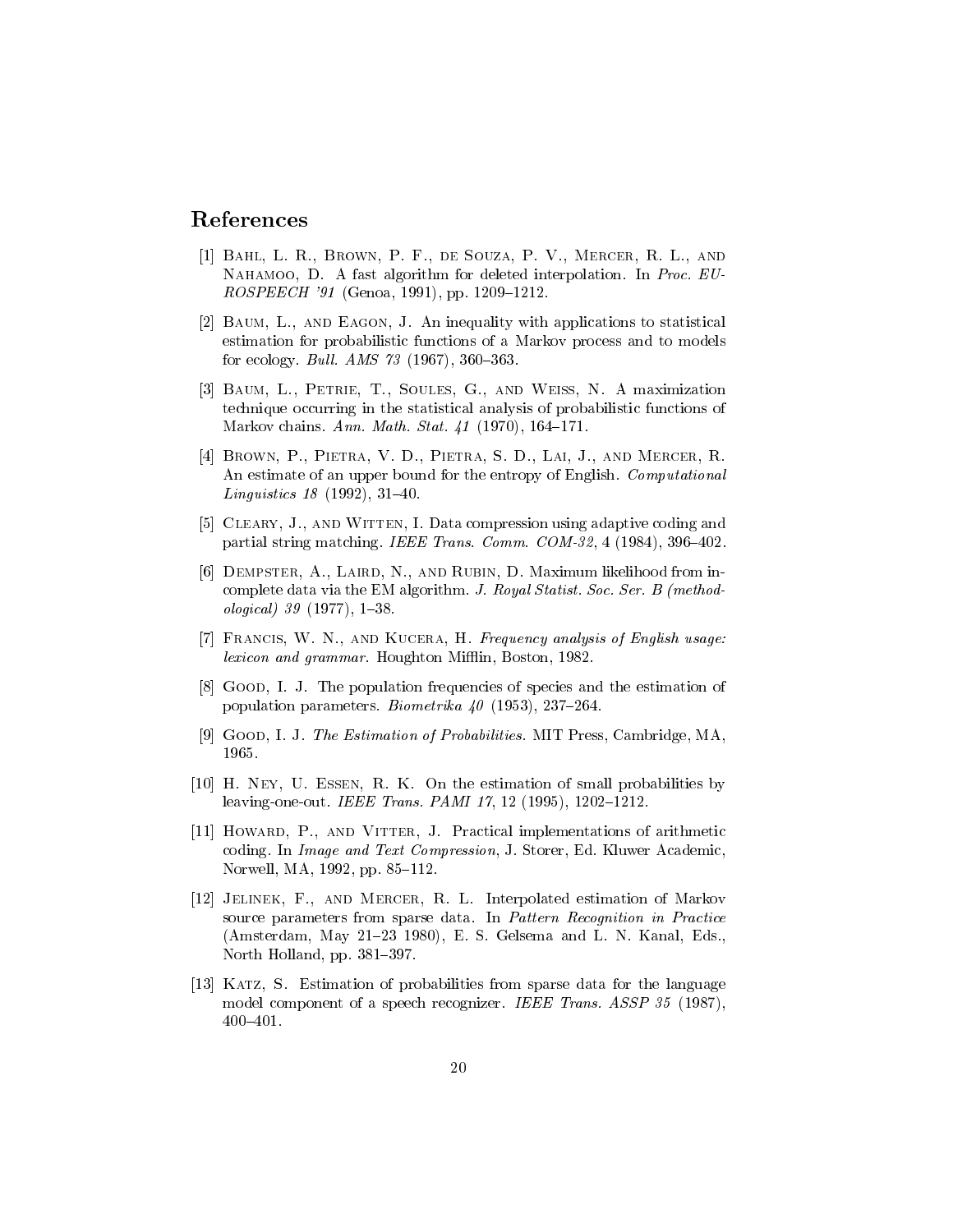- , and Petro-Petro , D in Petro-Petro , D in Petro-Petro-Petro-Petro-Petro-Petro-Petro-Petro-Petro-Petro-Petromodel- Natural Language Engineering -
- , is in the property the PPM data compression scheme and the PPM data complete scheme and the PPM data computer Trans- Communications -
- , and and the study of the study of the study of the study of the study were decided and decision to the study letter language modeling methods- CLSP Research Notes The Johns Hopkins University Baltimore MD April -
- ricardi- e statuer e contra contra contra automata e contra automata automata automata automata e contra contr for language modeling- Computer Speech and Language -
- Rissanen- J Probability estimation for symbols observed or not-International Symposium on Information Theory Quebec CN September IEEE - IEEE - IEEE - IEEE - IEEE - IEEE - IEEE - IEEE - IEEE - IEEE - IEEE - IEEE - IEEE - IEEE - IEEE - IEEE
- , a universal data compression system-compression systems compression states and a series of the series of the Theory IT -
- Rissanen- J Complexity of strings in the class of Markov sources- IEEE  $\mathbf{J}$  is a set of  $\mathbf{J}$  is a set of  $\mathbf{J}$  is a set of  $\mathbf{J}$  is a set of  $\mathbf{J}$  is a set of  $\mathbf{J}$
- ristade en de la succession-law of succession-and the succession- of the succession-Department of Computer Science Princeton University Princeton NJ May 1995.
- , and Thomas-Thomas-Thomas-Thomas-Thomas-Thomas-Thomas-Thomas-Thomas-Thomas-Thomas-Thomas-Thomas-Thomas-Thomas In Proc- rd Annual Meeting of the ACL Cambridge MA June -
- Ristad- E S- and Thomas- R G Hierarchical nonemitting Markov models- in Processes and Accessed of the Acl Madrid Meeting of the Acl Madrid Meeting of the Acl Madrid Meeting of the Acl Madrid Meeting of the Acl Madrid Meeting of the Acl Madrid Meeting of the Acl Madrid Meeting of the pp-1. **pp-1.** pp-1. pp-1. pp-1. pp-1. pp-1. pp-1. pp-1. pp-1. pp-1. pp-1. pp-1. pp-1. pp-1. pp-1. pp-1. pp-1. pp-1.
- ristade-se and Yianidos-se and Yianidos-se and the production of productions abstractions release - - ftp!!ftp-cs-princeton-edu!pub!packages!libpa-
- Thomas- R G Mixture Models for Natural Language Processing- PhD thesis Department of Computer Science Princeton University Princeton NJ Andreas Andreas Andreas Andreas Andreas Andreas Andreas Andreas Andreas Andreas Andreas Andreas Andreas And
- will be a short to be a short to be a short to be a short to be a short to be a short to be a short to be a short of the short of the short of the short of the short of the short of the short of the short of the short of t context to a method basic properties- in the method basic properties- in the method basic properties- in the m Theory -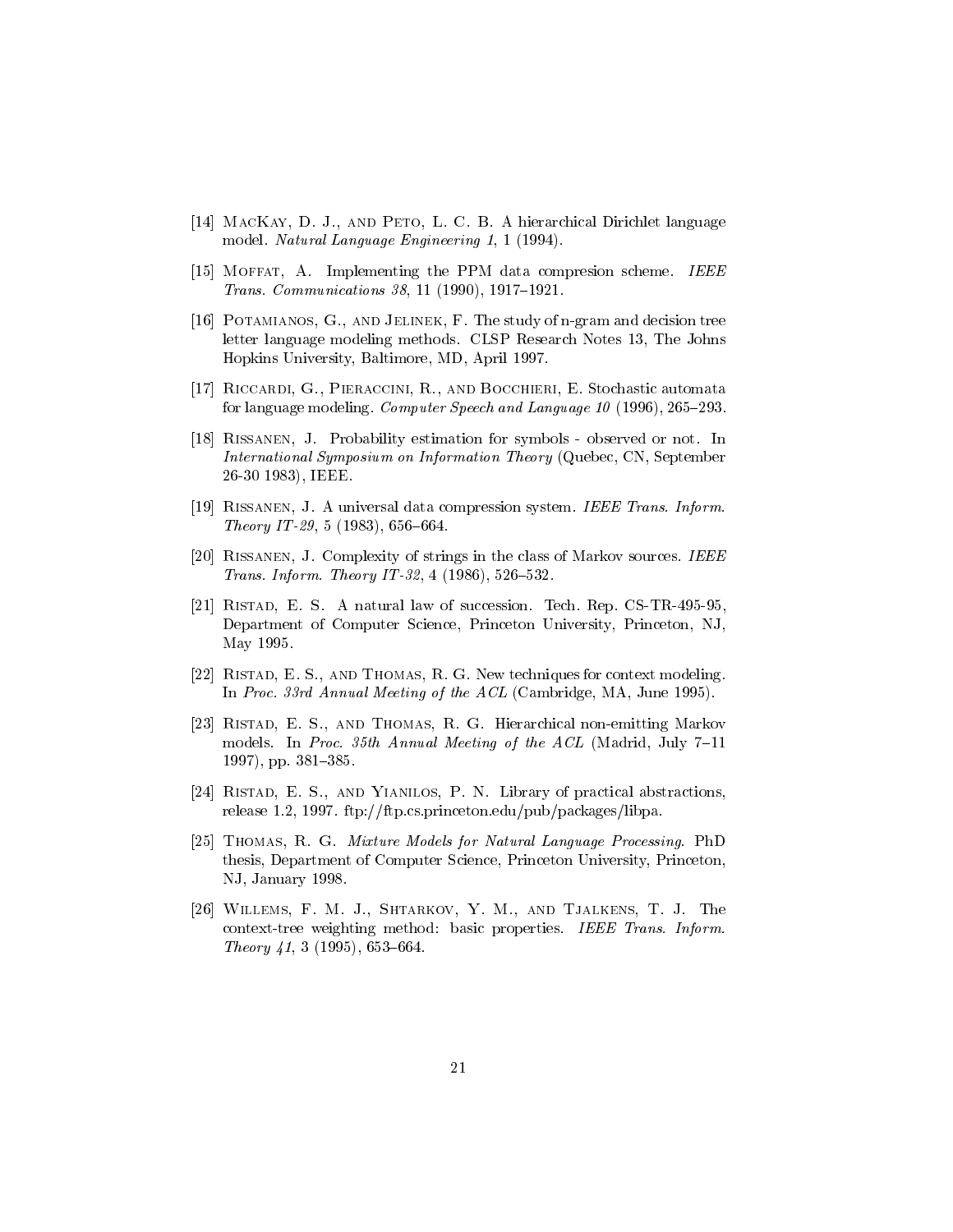#### **Backoff**  $\mathbf A$

The backoff model is arguably the most widely used statistical language model. a due in group part to its ease of implementation in the particle measurement and computer the computational c able performance at lower model or determine and and and and and and another paper - paper - and and a models are also widely used in the data compression community in large part due to their computations and their population in the back the backov model is an output of the back of the ba establish the equivalence of backo models and basic Markov models and then specify a class of non-emitting backoff models that is strictly more powerful than the class of traditional backoff models.

In a backo model event probabilities are combined according to a partial order- Typically higher order events are preferred over lower order events- The event probabilities are rescaled as we move through the partial order so that the derived probability function is valid-to the backoving the extreme model depends of the backoving the backovin on the events that we have interested in the model in the model in the model probabilities in the model the order in which they are combined.

Formally, a hierarchical backoff model  $\theta = \langle A, E, \delta \rangle$  consists of an alphabet A, a dictionary E of selected state transitions,  $E \subseteq A^* \times A$ , and the state transition probabilities  $\delta: E \to [0,1]$ . The state transition probabilities  $\delta$  are extended to an unbounded domain by selecting the maximal suffix of the history that appears with the relevant symbol in the dictionary  $E$  of state transitions.

$$
p_b(y|x^t, \theta) = \begin{cases} \delta(y|x^t) & \text{if } \langle x^t, y \rangle \in E \\ \eta(x^t) p_b(y|x_2^t, \theta) & \text{otherwise} \end{cases}
$$
(7)

where  $\eta(x^t)$  rescales the conditional probability distribution as we backoff from higher order events to lower order events

$$
\eta(x^i) \doteq (1-\delta(E(x^i)|x^i))/(1-p_b(E(x^i)|x_2^i))
$$

and  $E(x)$  is the set of symbols available in the context  $x$ .

$$
E(x^i) = \{y : x^i y \in E\}
$$

The rescalar  $\eta(x^i)$  is computed directly form the transition probabilities  $\delta(\cdot|x^i)$ in conjunction with the transition dictionary E- It is not a free parameter-

A hierarchical backoff model is a valid probability model if the dictionary  $E$ includes every 0<sup>th</sup> order state transition  $-\{\epsilon\} \times A \subset E$  – and every  $\delta(E(x^i)|x^i)$ is a valid probability function. A backoff model is nonzero for all strings  $A^*$  if every  $\delta(y|x^i)$  is nonzero and no  $\delta(E(x^i)|x^i)$  is unity when  $E(x^i) \subset A$ .

In order to induce a hierarchical backo model from data we must select the state transition dictionary and estimate its probabilities- One simple but highly effective  $-$  selection technique is to include every state transition whose frequency exceeds a xed threshold that may depend on the state order- More effective selection techniques require significant computational resources [22].